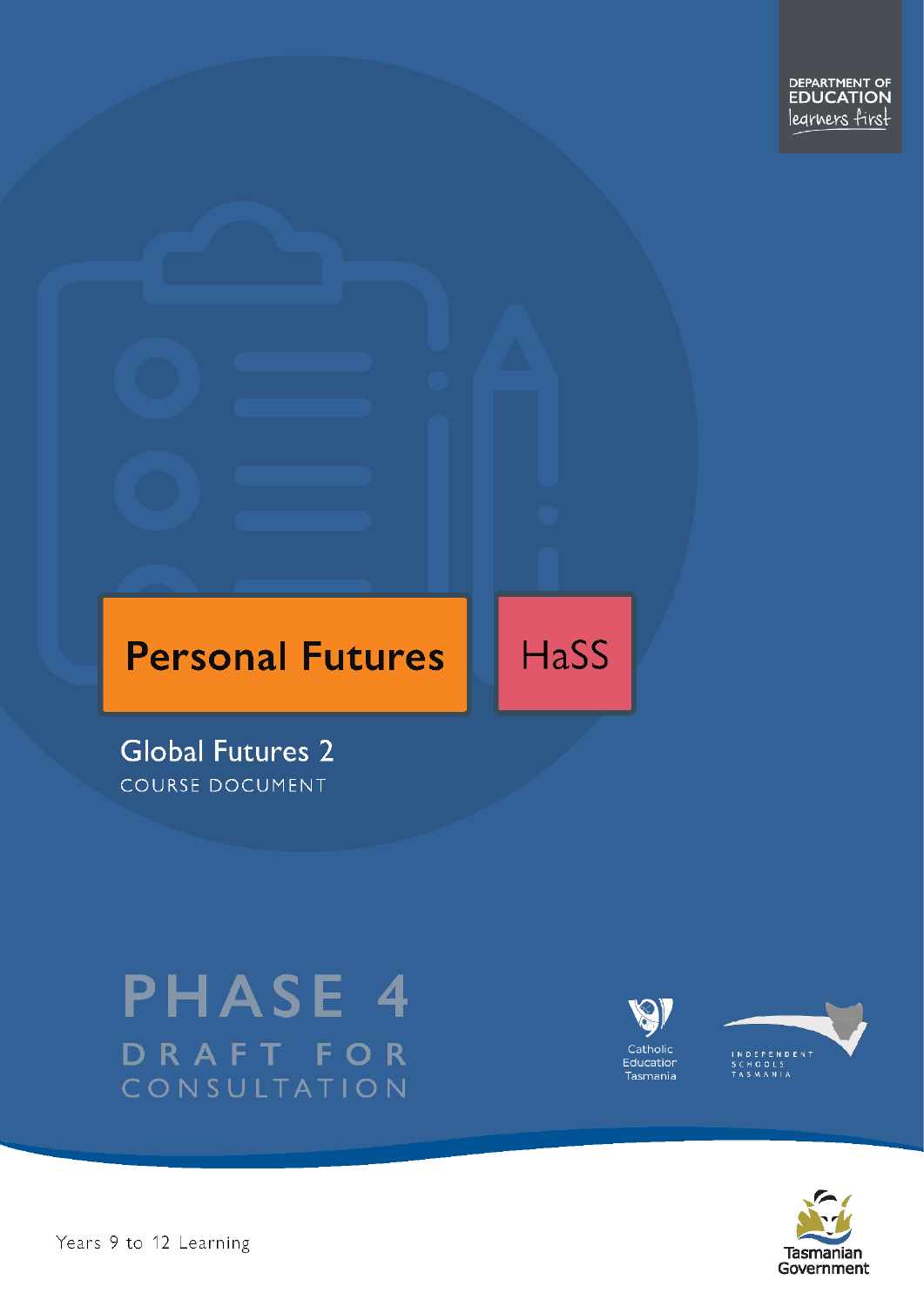# Table of Contents

Phase 4 Consultation Draft Published: August 2021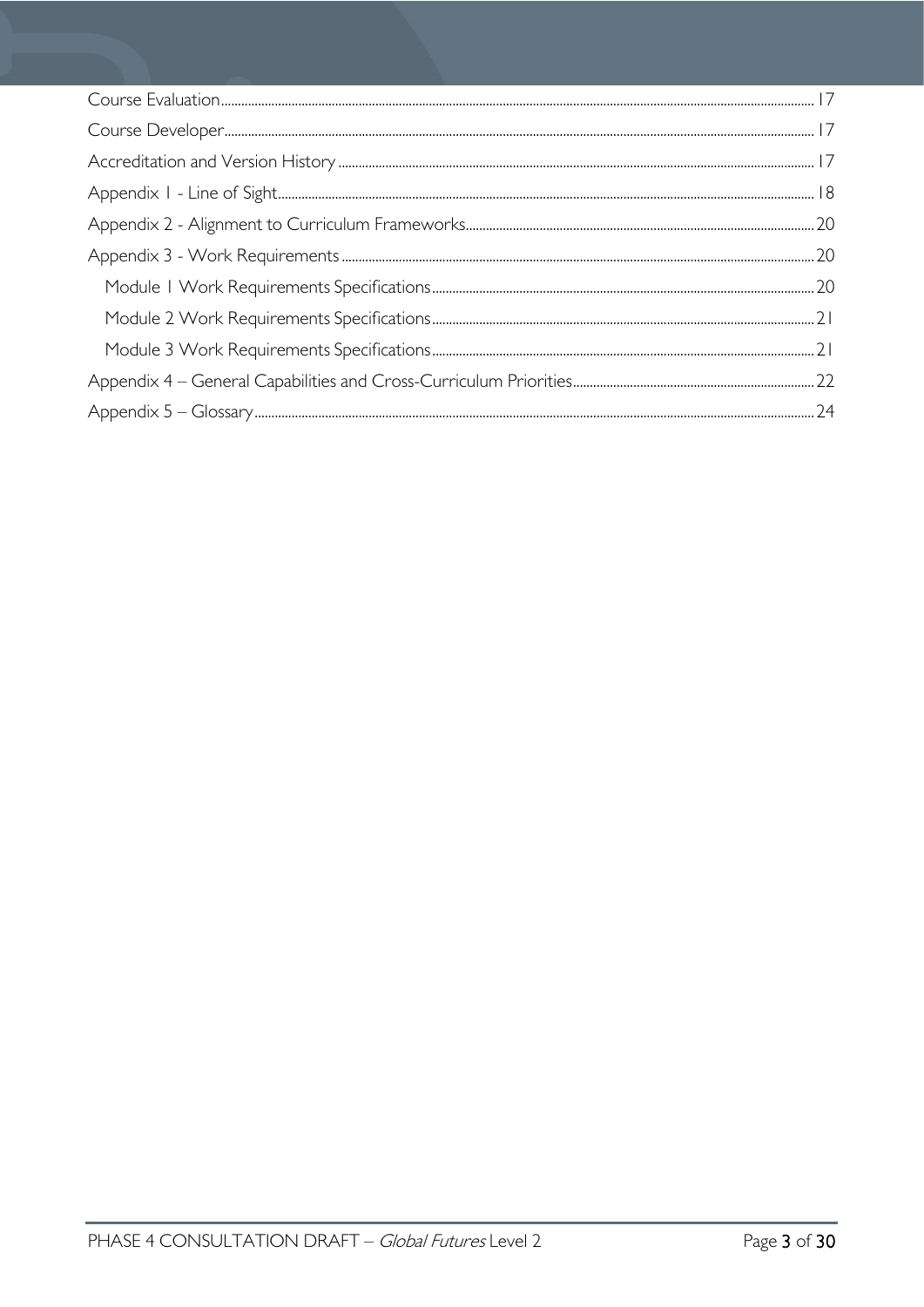# <span id="page-3-0"></span>Global Futures, 150 hours – Level 2

This course is the Level 2 component of the proposed Global Futures suite.

# <span id="page-3-1"></span>Focus Area – Personal Futures

Courses aligned to the Years 9 to 12 Curriculum [Framework](https://publicdocumentcentre.education.tas.gov.au/library/Shared%20Documents/Education%209-12%20Frameworks%20A3%20WEB%20POSTER.pdf) belong to one of the five focus areas of Discipline-based Study, Transdisciplinary Projects, Professional Studies, Work-based Learning and Personal Futures.

Global Futures Level 2 is a Personal Futures course.

Personal Futures courses prepare students to be independent young adults, able to lead healthy, fulfilled and balanced lives. Learning is highly personalised. Students develop strategies to optimise learning, make decisions, solve problems, set career and life goals, and pursue areas of strong personal interest. Personal Futures supports students to develop the required knowledge, skills and understandings to make informed choices that enhance their own and others' health and wellbeing. The inclusion of Personal Futures as a focus area responds to a range of contemporary research findings highlighting the importance of students having broad educational goals that include individual and collective wellbeing and opportunities for student agency as they navigate a complex and uncertain world.

Personal Futures courses have three key features that guide teaching and learning:

- theory and dialogue
- informed action
- reflection and dialogue.



Figure 1: Transdisciplinary Project Cycle of Learning (adapted from OECD Learning Compass 2030)

In this Personal Futures course learners will investigate theories underlying ethical decisions and change making, along with skills and strategies that bring about positive change, and skills in reflective practice and constructive dialogue. The central component of the course will be an action project designed to have a positive impact on the world. The process for developing and undertaking this informed action will include evaluation of the effectiveness of the project and consideration of the sustainability of change.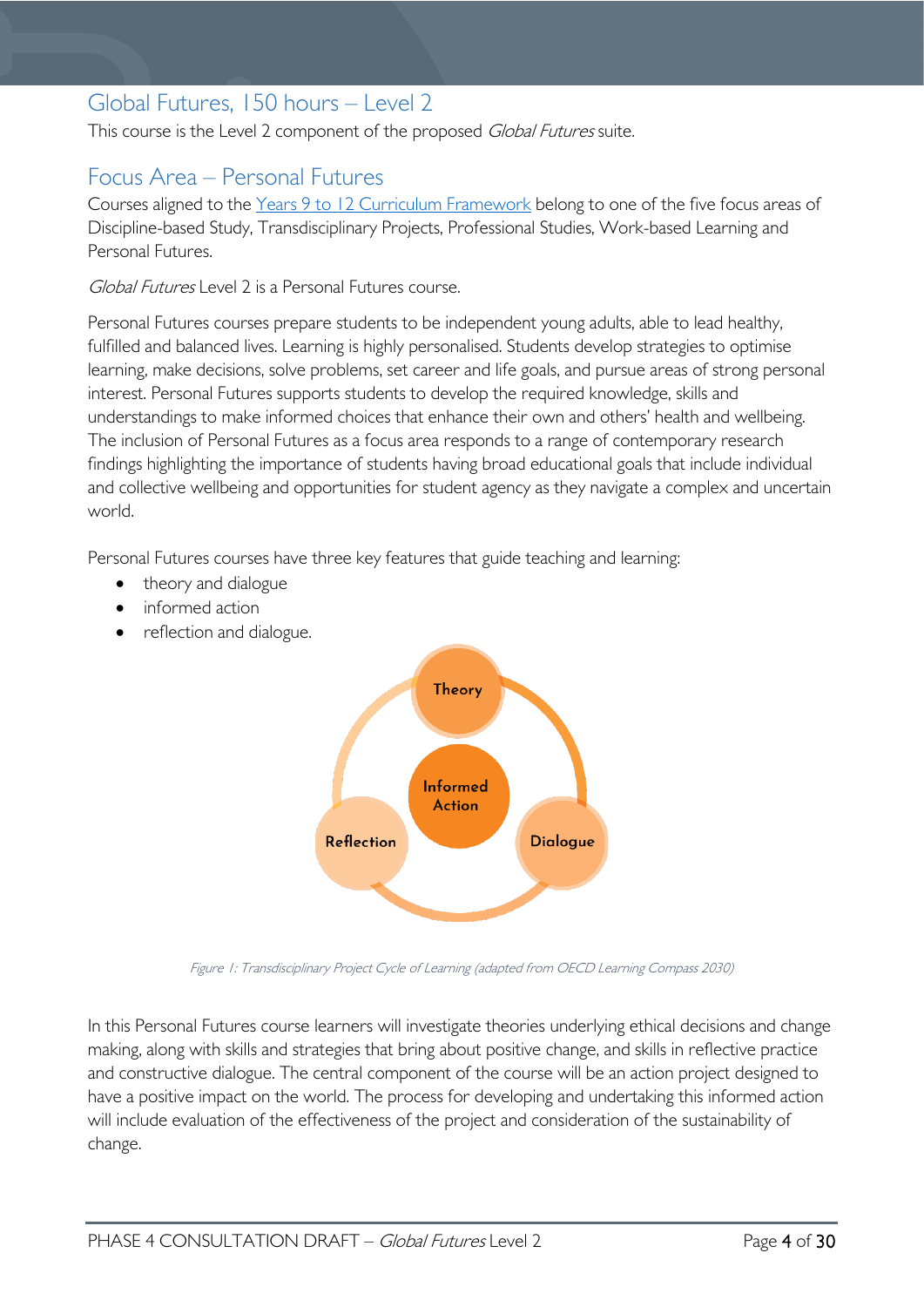### <span id="page-4-0"></span>Rationale

Global Futures Level 2 directly addresses Goal 2 of the Alice Springs (Mparntwe) Education Declaration (December 2019) Goals for Young Australians: that "all young Australians become confident and creative individuals, successful lifelong learners, and active and informed members of the community". The course is specifically designed to provide students with responsible, active and meaningful engagement with their society as citizens of that society.

It provides Level 2 access to the proposed HASS Global Futures suite as well as the HASS Legal Studies suite, the proposed suite in *Community and Society* and other proposed HASS courses in Civics and Citizenship or History and Geography.

The course is designed to engage learners in the betterment of their community and world through the investigation of positive and valued change-making and the co-development and actioning of their own mentored plan for making a positive difference. The course also provides an opportunity to recognise, credit, refine and mentor the active citizenship many learners are already involved in. There are opportunities for learners to follow areas of interest in both Modules 1 and 2, whilst Module 3 consists primarily of an informed-action project designed and developed by the learners themselves.

The purpose of [Years 9 to 12 Education](https://publicdocumentcentre.education.tas.gov.au/library/Shared%20Documents/Years-9-to-12-Education-Framework.pdf) is to enable all students to achieve their potential through Years 9 to 12 and beyond in further study, training or employment.

Years 9 to 12 Education enables: Personal Empowerment, Cultural Transmission, Preparation for Citizenship and Preparation for Work.

This course supports the principles of Access, Agency, Excellence, Balance, Support and Achievement as part of a range of courses? that enables students to access a diverse and highly flexible range of learning opportunities suited to their level of readiness, interests and aspirations.

# <span id="page-4-1"></span>Learning Outcomes

On successful completion of this course, learners will be able to:

- 1. communicate purposefully and appropriately about global futures
- 2. apply metacognitive reasoning and skills individually and cooperatively
- 3. assess decisions, issues and responses according to criteria and evidence
- 4. explain ethical dilemmas
- 5. explain ethical decision making
- 6. explain ethical issues and their impact locally and globally
- 7. assess responses to ethical issues
- 8. plan and implement action in response to local or global issues.

# <span id="page-4-2"></span>Integration of General Capabilities and Cross-Curriculum Priorities

The general capabilities addressed specifically in this course are:

- Critical and creative thinking  $\mathbb{C}$
- Ethical understanding  $\div$
- Intercultural understanding  $\frac{c_3}{b_1}$
- Literacy  $\blacksquare$
- Personal and social capability  $\ddot{\ddot{}}$

The cross-curriculum priorities enabled through this course are: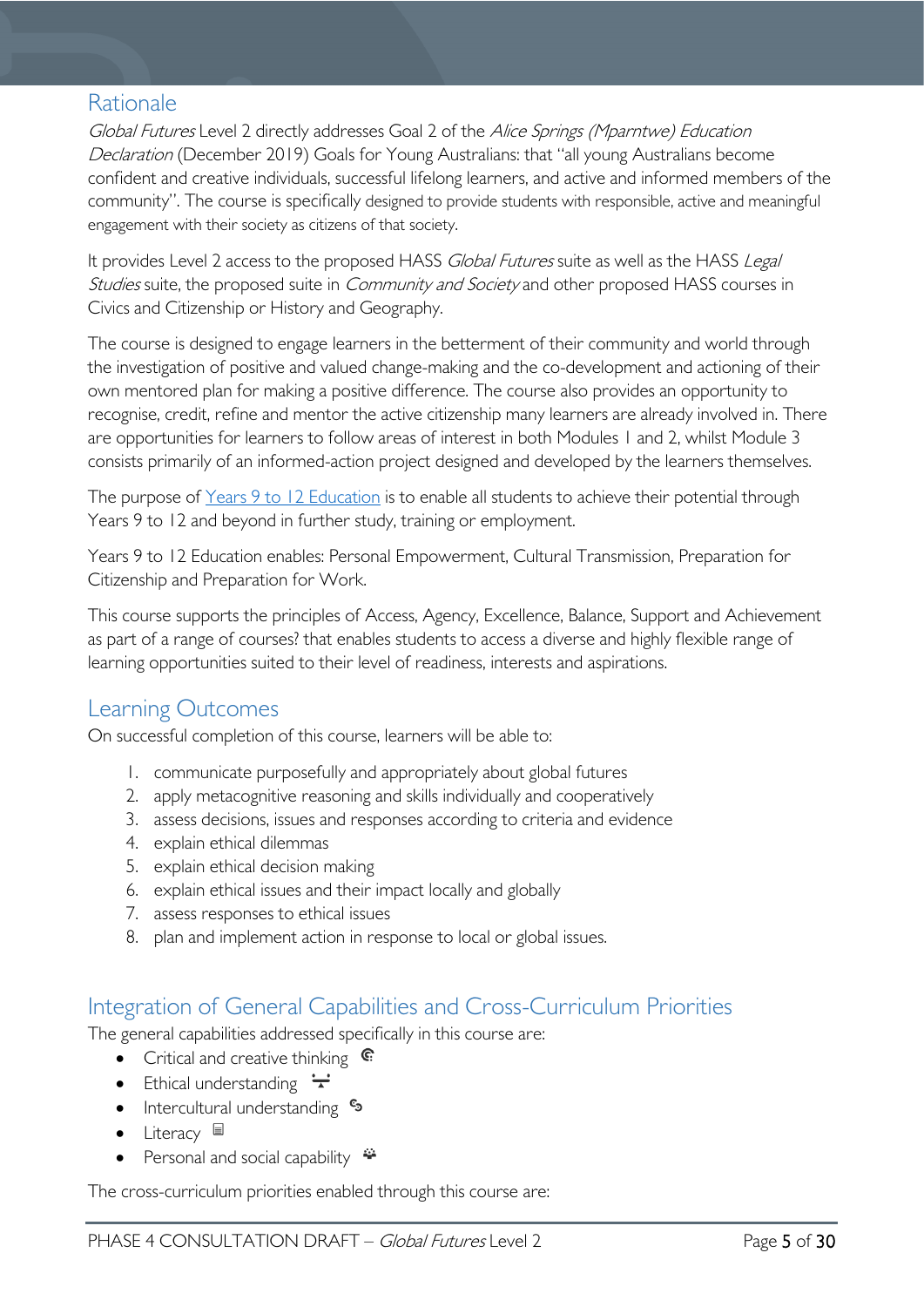- Aboriginal and Torres Strait Islander Histories and Cultures  $\mathcal$
- Asia and Australia's Engagement with Asia **AA**
- Sustainability  $\triangleq$

# <span id="page-5-0"></span>Course Description

Global Futures Level 2 is about engaging with the community and taking responsible action to make the world a better place. There are three main topics in the course: making ethical decisions, understanding issues in the world, and making a difference. These topics are linked by a focus on inquiry, problem solving, ethical action and evaluative reflection.

Global Futures Level 2 equips learners with knowledge and skills for ethical decision making and experience in evaluating local, national and global issues. It also equips learners with skills to promote action or change in areas they are interested in. In addition, learners will gain the capacity to act as positive role models and productive community-based change-makers.

Module 3 includes a major collaborative action project, and smaller projects may be undertaken in other modules. It is important when selecting a project that teachers and students undertake risk analysis of potential projects and learner involvement in them. Relevant permissions and approvals should also be sought..

# <span id="page-5-1"></span>Pathways

- This course builds upon the Australian Curriculum HASS subjects: 7-10 Civics and Citizenship, 7-10 Geography and 7-10 History.
- The proposed Civics and Citizenship Level 1 provides a pathway into Global Futures Level 2.
- Global Futures Level 2 provides Level 2 access to the proposed TASC accredited HASS Global Futures suite as well as the Legal Studies suite, the proposed suite in Community and Society and other HASS suites in Civics and Citizenship or History and Geography.

# <span id="page-5-2"></span>Course Requirements

There are no pre-requisites for *Global Futures* Level 2.

#### <span id="page-5-3"></span>Access

Learners undertaking the course will need to be able to work with other learners where appropriate.

#### <span id="page-5-4"></span>Resources

Internet and device access is essential for some parts of the course.

# <span id="page-5-5"></span>Course Structure and Delivery

#### <span id="page-5-6"></span>**Structure**

This course consists of three 50-hour modules.

Core Module 1: Making Ethical Decisions

Core Module 2: Understanding Issues in the World

Core Module 3: Making a Difference

#### <span id="page-5-7"></span>**Delivery**

Modules 1 and 2 may be delivered in any order.

Module 3 will be delivered after Modules 1 and 2.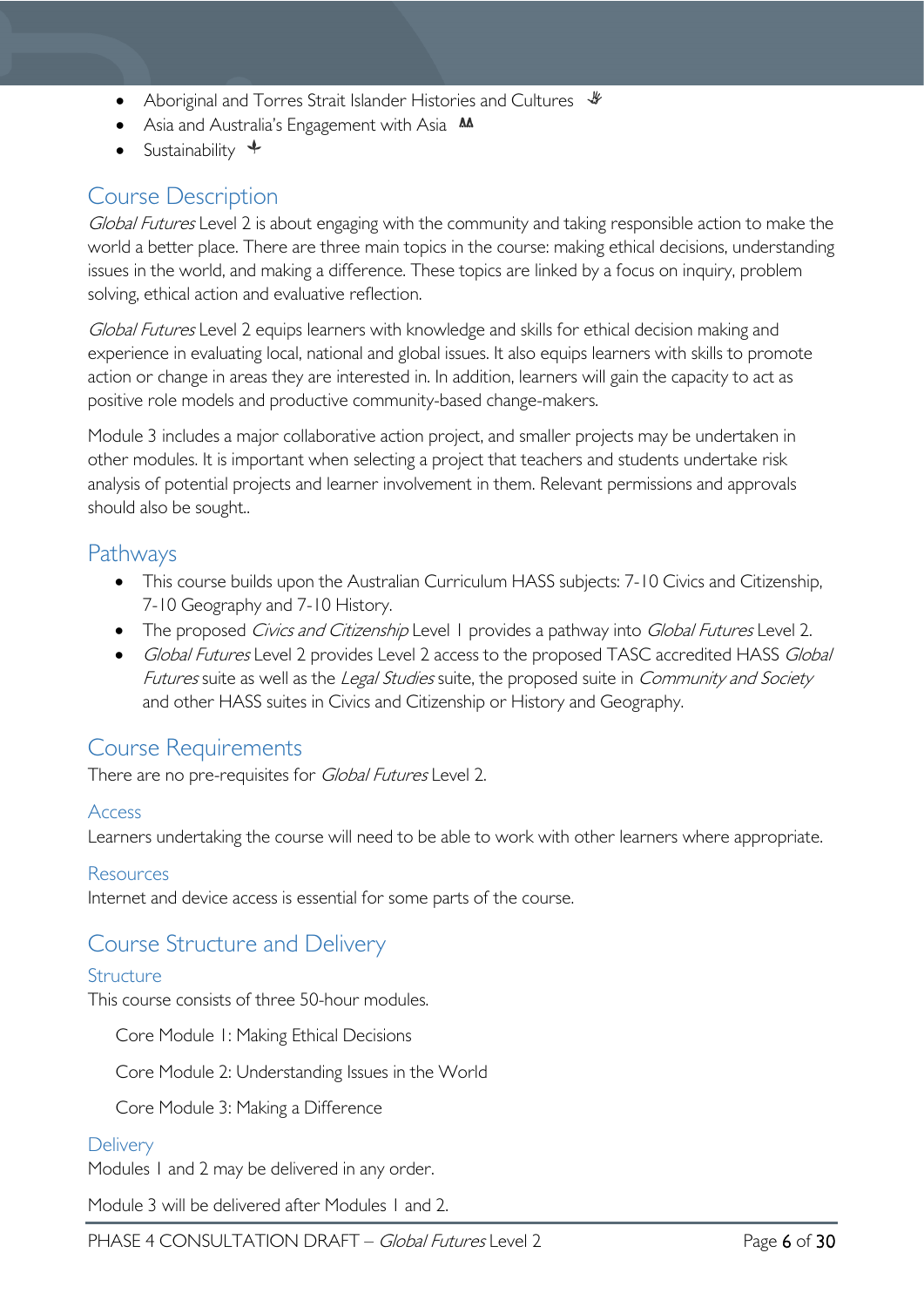### <span id="page-6-0"></span>Course Content

#### <span id="page-6-1"></span>Module 1 - Making Ethical Decisions

#### <span id="page-6-2"></span>Module 1 Learning Outcomes

The following Learning Outcomes are a focus of this module:

- 1. communicate purposefully and appropriately about global futures
- 2. apply metacognitive reasoning and skills individually and cooperatively
- 3. assess decisions, issues and responses according to criteria and evidence
- 4. explain ethical dilemmas
- 5. explain ethical decision making

#### <span id="page-6-3"></span>Module 1 Content

Module 1 of *Global Futures* Level 2 considers many of the complexities involved in understanding and making ethical decisions and taking action that might flow from those decisions. It is important when selecting information and designing learning experiences to meet the outcomes of the module, that both teachers and learners bear in mind that this Global Futures course is concerned with the future of the planet and its inhabitants along with the future of learners and the communities to which they do or will belong. It is also vital, to meet the course outcomes, that learners are exposed to and consider a variety of perspectives on the decisions and issues they encounter.

#### Key Knowledge:

#### Ethical dilemmas:

- defining ethics and explaining the difference and connection between an ethical issue, an ethical dilemma and an ethical decision
- ethical dilemmas and why they are difficult or controversial
- considering consequences in ethical dilemmas and decisions.

#### Ethical theories:

- ethical frameworks and approaches to ethics, such as deontological, consequentialist and virtue approaches
- two ethical theories with different approaches
- common influences in moral and ethical decision-making including rules, authorities, values, culture and beliefs.

#### Making decisions:

- investigations into sensitive issues
- useful approaches to making, evaluating and reflecting on difficult decisions
- different perspectives and dialogue on ethical dilemmas.

#### Key Skills:

Collaboration, communication and ethical action are central to successful completion of this course. In this module learners will develop research and presentation skills associated with moral decision making, such as conducting surveys, writing letters and creating purposeful tables and posters. Effective planning and collaborative decision making should be developed here ready to be extended in later modules.

#### Communication:

- using purposeful and effective research and presentation of information
- using conventions aligned to the research and communication tools used, including the conventions associated with academic integrity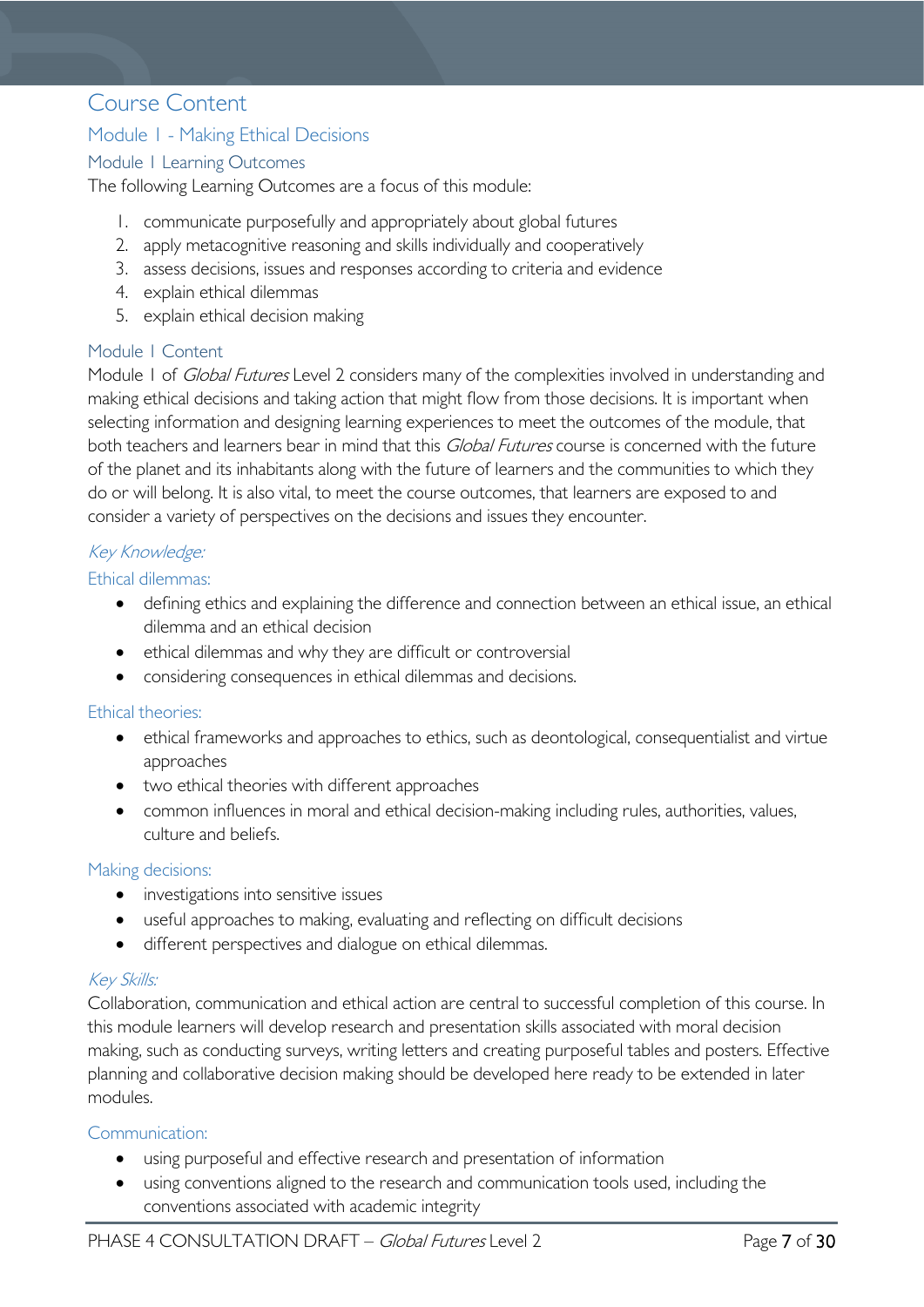• using terminology associated with ethical issues and moral decision making.

#### Metacognition:

- planning for success
- reflecting on progress
- responding to reflection and adjusting planning accordingly.

#### Using criteria and evidence:

- locating and selecting suitable evidence
- assessing the suitability, reliability and usefulness of evidence
- using criteria for evaluation.

#### <span id="page-7-0"></span>Module 1 Work Requirements Summary

The work requirements of a course are processes, products or performances that provide a significant demonstration of achievement that is measurable against the course's standards. Work requirements need not be the sole form of assessment for a module.

This module includes two (2) case study work requirements.

See Appendix 3 for the full specifications for the Work Requirements of this course.

#### <span id="page-7-1"></span>Module 1 Assessment

This module has a focus on criteria 1, 2, 3, 4, 5.

#### <span id="page-7-2"></span>Module 2 – Understanding Issues in the World

#### <span id="page-7-3"></span>Module 2 Learning Outcomes

The following Learning Outcomes are a focus of this module:

- 1. communicate purposefully and appropriately about global futures
- 2. apply metacognitive reasoning and skills individually and cooperatively
- 3. assess decisions issues and responses according to criteria and evidence
- 6. explain ethical issues and their impact locally and globally
- 7. assess responses to ethical issues

#### <span id="page-7-4"></span>Module 2 Content

Module 2 of *Global Futures* Level 2 considers issues that impact society both locally and globally. The focus of the module is on understanding and comparing responses to issues. It is important when selecting information and learning activities for the module, that students investigate different perspectives on the issues chosen for investigation. It is vital, to meet course outcomes, that learners are able to justify a position in response to issues they investigate.

#### Key Knowledge:

#### Exploring issues:

- what is an issue
- categories of issues, according to their similarities and differences
- advice and practise in researching specific issues.

#### Local and global issues:

- social issues including examples
- environmental issues including examples
- poverty and population issues including examples.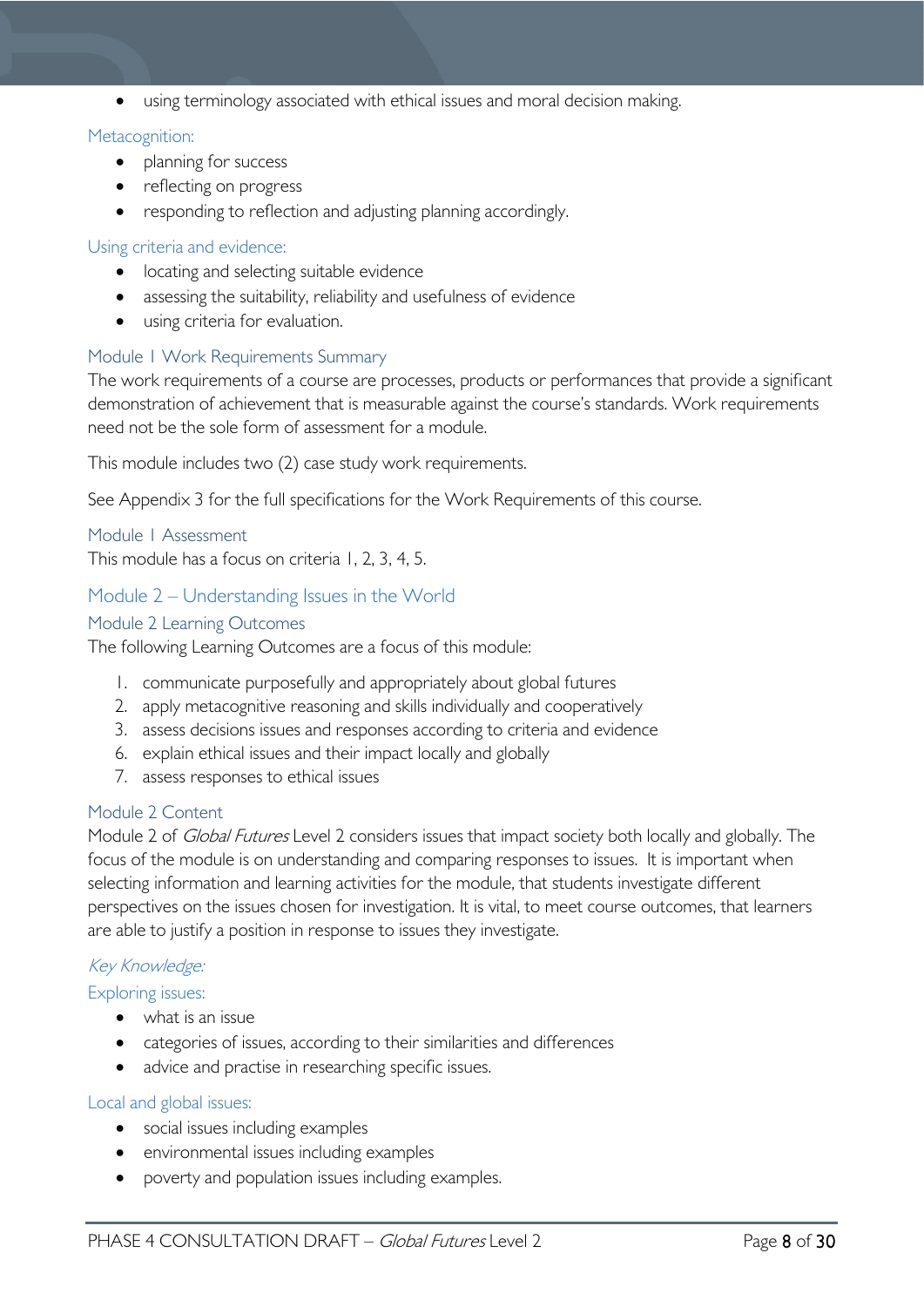#### Understanding responses to issues:

- fact and opinion, what are the differences and how to distinguish them
- diverse perspectives and points of view, and debate on issues
- an individual response to an issue.

#### Key Skills:

Collaboration, communication and ethical action are central to successful completion of this course. In this module learners will explore issues and analyse and evaluate responses to those issues. They will develop research, analysis and communication skills associated with developing and communicating a considered position on issues, such as conducting surveys, identifying perspectives, evaluating evidence, writing letters and creating purposeful tables and posters. Effective planning and collaborative decision making should be further developed in this module in preparation for the collaborative action project in Module 3.

#### Communication:

- using purposeful and effective research and presentation of information
- using conventions aligned to research and communication, including conventions associated with academic integrity
- using terminology associated with ethical issues and moral decision-making.

#### Metacognition:

- planning for success
- reflecting on progress
- responding to reflection and adjusting planning accordingly.

#### Using criteria and evidence:

- locating and selecting suitable evidence
- assessing the suitability, reliability and usefulness of evidence
- using criteria for evaluation.

#### <span id="page-8-0"></span>Module 2 Work Requirements Summary

The work requirements of a course are processes, products or performances that provide a significant demonstration of achievement that is measurable against the course's standards. Work requirements need not be the sole form of assessment for a module.

This module includes three (3) case study work requirements.

See Appendix 3 for the full specifications for the Work Requirements of this course.

#### <span id="page-8-1"></span>Module 2 Assessment

This module has a focus on criteria 1, 2, 3, 6, 7.

#### <span id="page-8-2"></span>Module 3 - Making a Difference

#### <span id="page-8-3"></span>Module 3 Learning Outcomes

The following Learning Outcomes are a focus of this module:

- 1. communicate purposefully and appropriately about global futures
- 2. apply metacognitive reasoning and skills individually and cooperatively
- 3. assess decisions, issues and responses according to criteria and evidence
- 8. plan and implement action in response to local or global issues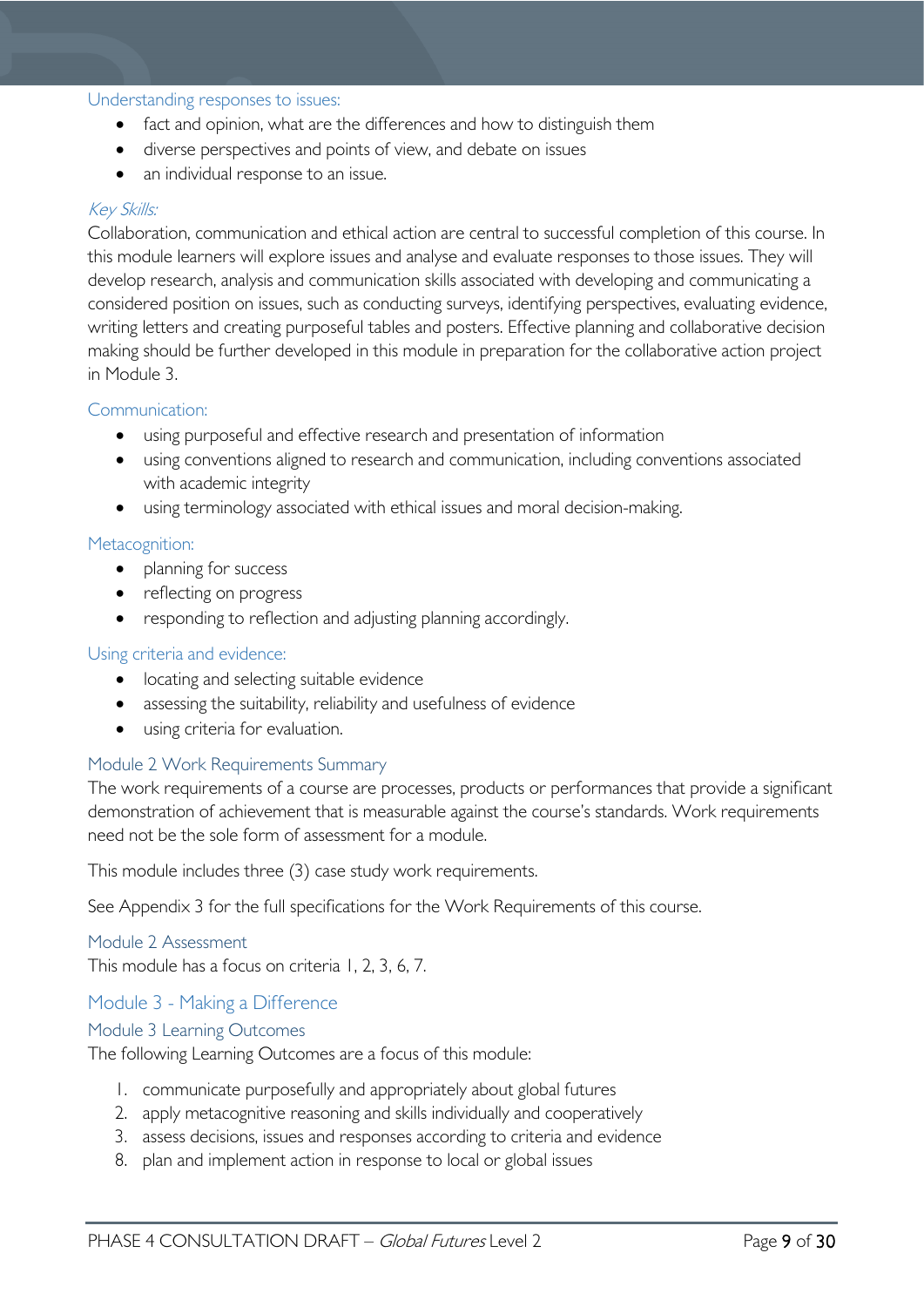#### <span id="page-9-0"></span>Module 3 Content

Module 3 of *Global Futures* Level 2 consists of the planning, undertaking and evaluation of a collaborative action project designed to make a positive difference in the local or global community. It is important when selecting a project that teachers and students undertake risk analysis of potential projects and learner involvement in them. It is also vital, to meet course outcomes, that learners are exposed to and consider a variety of perspectives on their project and their undertaking as a whole.

#### Key Knowledge:

It is not intended that time be allocated equally across key knowledge in this module, with the collaborative project itself likely to assume a significant portion of the 50 hours.

#### Taking action:

- how to select a project topic and plan an approach for the project
- how to work on the project with others, including team, governance and support
- how to break the project down and develop a schedule.

#### Planning for success:

- how to set goals and targets
- how to incorporate evidence at all stages of the project
- success criteria for reflection and evaluation.

#### The collaborative project:

- undertaking the project
- how to evaluate the project
- how to reflect upon the project and consider implications and future options.

#### Key Skills:

Collaboration, communication and ethical action are central to successful completion of this course. In this module learners will develop and implement a collaborative action project in their community. This project will be a response to one or more issues, locally or globally, and will be designed to make a positive difference. Communication skills associated with co-development and persuasion will be central, as will effective planning, reflection and evaluation.

#### Communication:

- using purposeful and effective research and presentation of information
- using conventions aligned to the research and communication tools used, including the conventions associated with academic integrity
- using terminology associated with ethical issues and moral decision making.

#### Metacognition:

- planning for success
- reflecting on progress
- responding to reflection and adjusting planning accordingly.

#### Using criteria and evidence:

- locating and selecting suitable evidence
- assessing the suitability, reliability and usefulness of evidence
- using criteria for evaluation.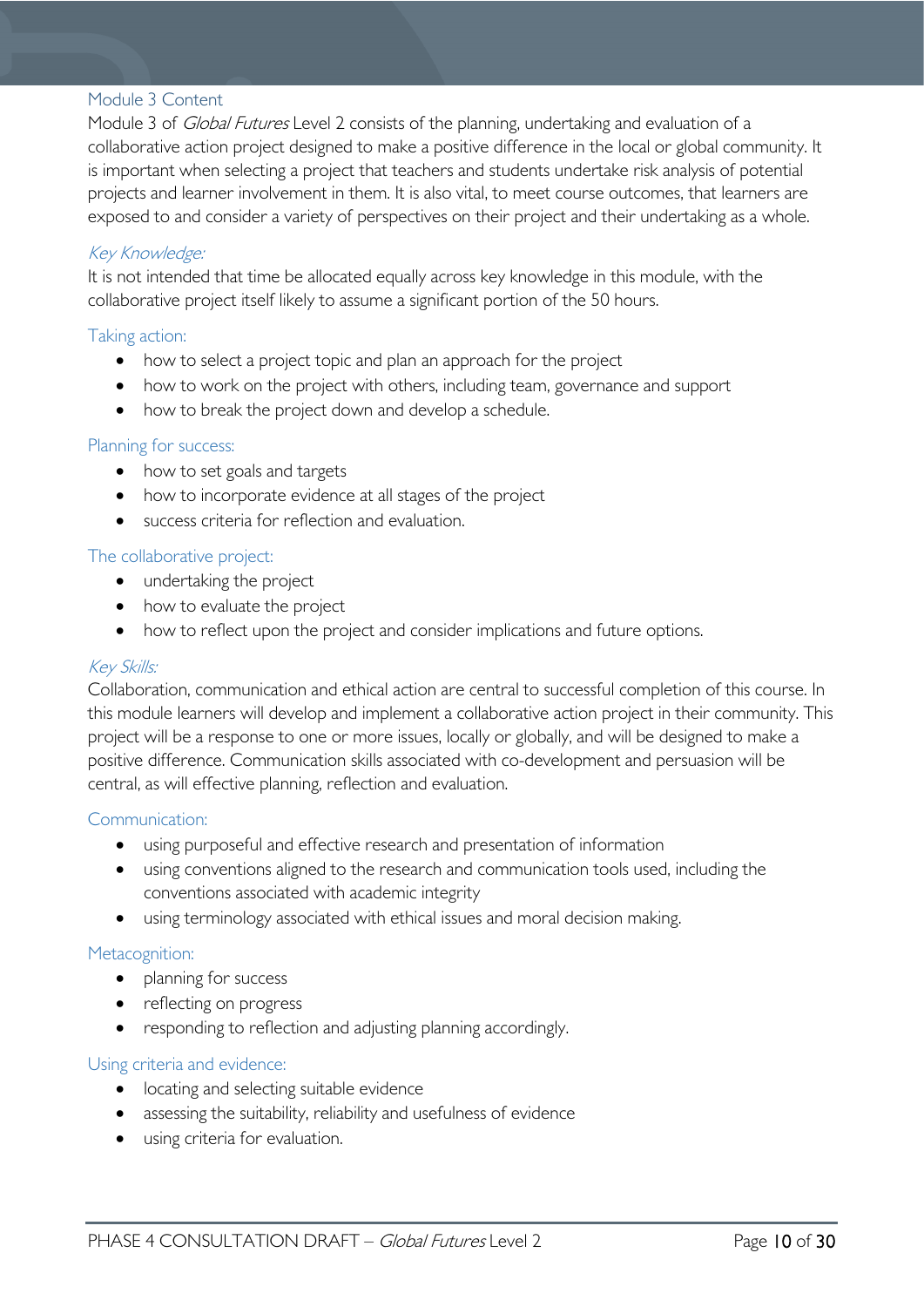#### <span id="page-10-0"></span>Module 3 Work Requirements Summary

The work requirements of a course are processes, products or performances that provide a significant demonstration of achievement that is measurable against the course's standards. Work requirements need not be the sole form of assessment for a module.

This module includes one (1) project work requirement.

See Appendix 3 for the full specifications for the Work Requirements of this course.

#### <span id="page-10-1"></span>Module 3 Assessment

This module has a focus on criteria 1, 2, 3, 8.

### <span id="page-10-2"></span>Assessment

Criterion-based assessment is a form of outcomes assessment that identifies the extent of learner achievement at an appropriate end-point of study. Although assessment – as part of the learning program – is continuous, much of it is formative, and is done to help learners identify what they need to do to attain the maximum benefit from their study of the course. Therefore, assessment for summative reporting to TASC will focus on what both teacher and learner understand to reflect endpoint achievement.

The standard of achievement each learner attains on each criterion is recorded as a rating 'A', 'B', or 'C', according to the outcomes specified in the standards section of the course.

A 't' notation must be used where a learner demonstrates any achievement against a criterion less than the standard specified for the 'C' rating.

A 'z' notation is to be used where a learner provides no evidence of achievement at all.

Internal assessment of all criteria will be made by the provider. Providers will report the learner's rating for each criterion to TASC.

#### <span id="page-10-3"></span>Criteria

|                | Module I  | Module 2 | Module 3 |
|----------------|-----------|----------|----------|
| Criteria Focus | 1,2,3,4,5 | ,2,3,6,7 | ,2,3,8   |

The assessment for *Global Futures* Level 2 will be based on the degree to which the learner can:

- 1. select and apply appropriate communication tools, protocols<sup>†</sup> and strategies
- 2. apply metacognitive skills and reasoning
- 3. use criteria and evidence to assess decisions and responses
- 4. describe ethical dilemmas
- 5. describe ethical decision-making
- 6. explain ethical issues and their impact
- 7. describe responses to ethical issues
- 8. take action in response to a local or global issue.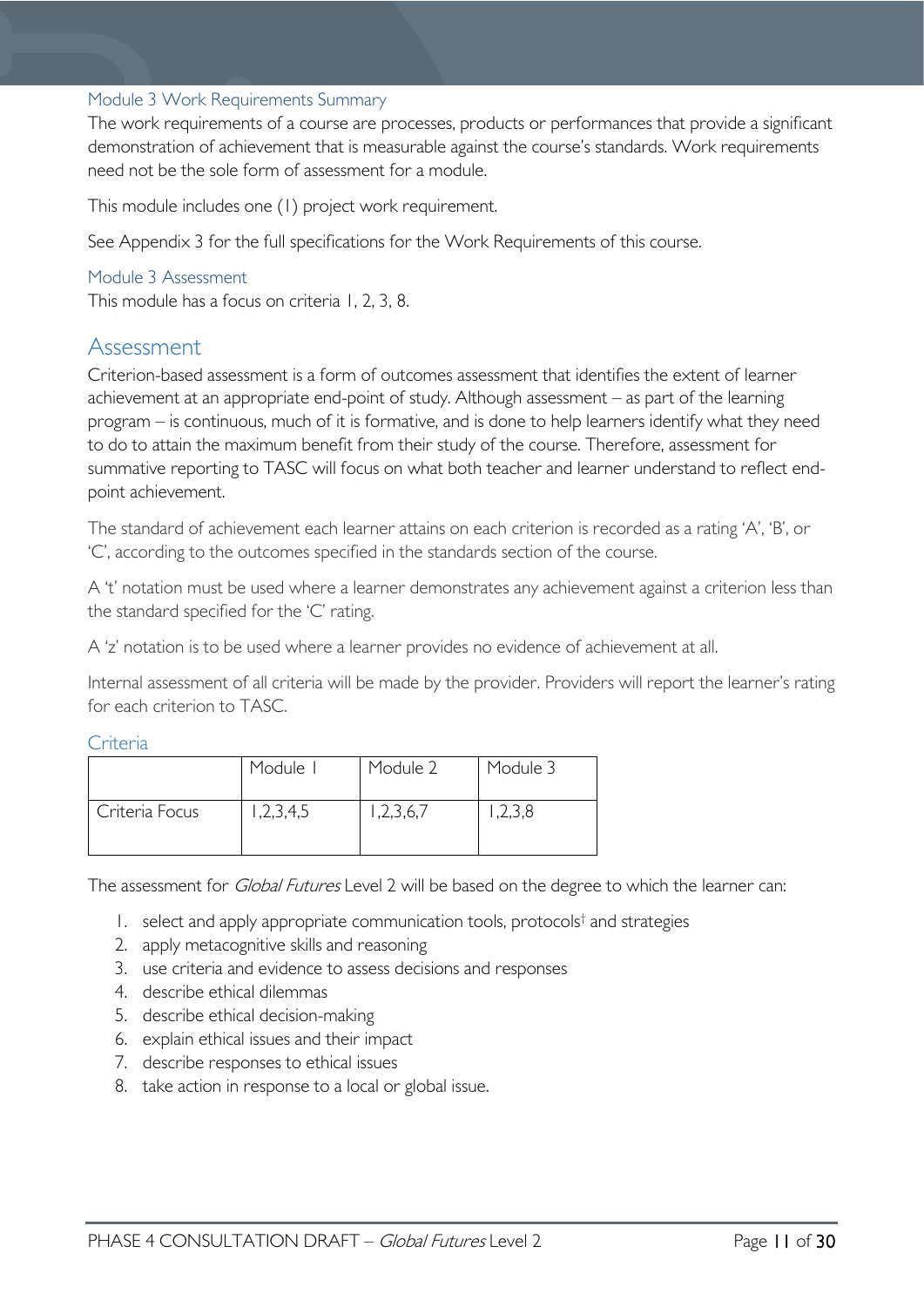#### <span id="page-11-0"></span>**Standards**

Criterion 1: select and apply appropriate communication tools, protocols† and strategies

| <b>Standard Elements</b>                                                                                                  | Rating C                                                                                                                                          | <b>Rating B</b>                                                                                                                                                   | <b>Rating A</b>                                                                                                                                                                                                                             |
|---------------------------------------------------------------------------------------------------------------------------|---------------------------------------------------------------------------------------------------------------------------------------------------|-------------------------------------------------------------------------------------------------------------------------------------------------------------------|---------------------------------------------------------------------------------------------------------------------------------------------------------------------------------------------------------------------------------------------|
| EI - Use of<br>communication<br>formats $‡$                                                                               | uses a range of<br>communication formats <sup>‡</sup><br>as directed                                                                              | selects and uses a range<br>of communication<br>formats <sup>‡</sup> to communicate<br>meaning                                                                    | selects and uses<br>appropriate<br>communication formats <sup>#</sup><br>to clearly communicate<br>meaning                                                                                                                                  |
| $E2 - Use of$<br>terminology                                                                                              | uses a range of<br>appropriate terminology<br>to clarify meaning                                                                                  | uses a wide range of<br>appropriate terminology<br>to clarify meaning                                                                                             | correctly selects and<br>accurately uses a wide<br>range of appropriate<br>terminology to clearly<br>communicate meaning                                                                                                                    |
| E3 -<br>Communication<br>protocols such as<br>use and control of<br>language, word<br>limits, referencing<br>and citation | uses a range of<br>communication<br>protocols such as<br>spelling, grammar,<br>punctuation, referencing<br>and citation to<br>communicate meaning | selects and uses a wide<br>range of communication<br>protocols such as<br>spelling, grammar<br>punctuation, referencing<br>and citation to<br>communicate meaning | selects and correctly uses<br>a wide range of<br>communication<br>protocols, including<br>spelling, grammar,<br>punctuation, word limits<br>and ranges, and<br>referencing and citation<br>to accurately and clearly<br>communicate meaning |
| E4 - Records<br>sources of<br>information                                                                                 | records sources of<br>information as directed.                                                                                                    | records sources of<br>information.                                                                                                                                | accurately records<br>sources of information.                                                                                                                                                                                               |

†In this course communication tools include communication formats and terminology, protocols include spelling, punctuation, grammar, referencing, citation and email protocols, and strategies include survey, research and the use of internet, email and computing technologies.

‡Formats are considered to be the style and presentation guidelines and parameters for learner output including essays, reports, posters, oral reports, infographics, online slideshows, multi-modal presentations and other formats prescribed by work requirements or those set by teachers.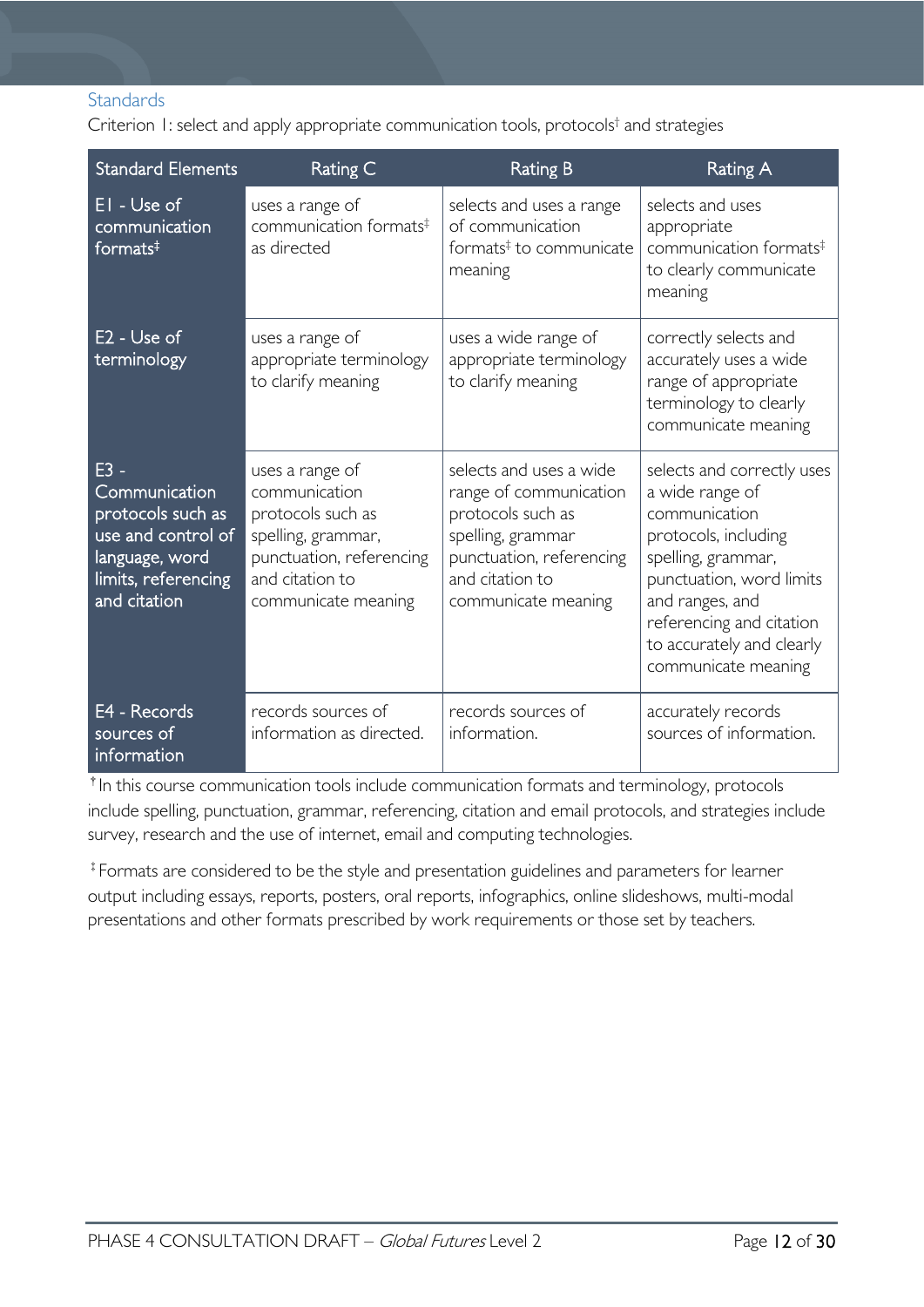Criterion 2: apply metacognitive skills and reasoning

| <b>Standard Elements</b>                                                 | Rating C                                                                                                          | <b>Rating B</b>                                                                                                                                                                                    | Rating A                                                                                                                                                                                                                                              |
|--------------------------------------------------------------------------|-------------------------------------------------------------------------------------------------------------------|----------------------------------------------------------------------------------------------------------------------------------------------------------------------------------------------------|-------------------------------------------------------------------------------------------------------------------------------------------------------------------------------------------------------------------------------------------------------|
| EI - Sets goals and<br>improvement<br>strategies to<br>progress learning | identifies a personal<br>learning goal and one or<br>more strategies to<br>enable the achievement<br>of that goal | identifies short-term and<br>long-term personal<br>learning goals and selects<br>strategies to enable the<br>achievement of those<br>goals                                                         | develops short-term and<br>long-term personal<br>learning goals and selects<br>and adapts strategies to<br>achieve those goals                                                                                                                        |
| E 2 - Creates<br>plans to complete<br>tasks                              | individually or<br>cooperatively identifies<br>resources and develops a<br>schedule to complete<br>simple tasks   | individually or<br>cooperatively creates<br>multi-dimensional<br>learning plans to<br>complete tasks                                                                                               | creates individual and<br>cooperative multi-<br>dimensional learning<br>plans to complete<br>ongoing tasks                                                                                                                                            |
| E3 - Monitors<br>progress                                                | collects evidence of<br>learning progress# in<br>written or multimodal<br>forms in order to<br>monitor progress.  | records and maps<br>evidence of individual<br>and collective learning<br>progress# in written or<br>multimodal forms in<br>order to monitor<br>progress and adjust plans<br>and goals accordingly. | accurately records, maps<br>and annotates evidence<br>of individual and<br>collective learning<br>progress <sup>#</sup> in written or<br>multimodal forms in<br>order to monitor<br>progress, effectively<br>refine plans and meet<br>learning goals. |

# Learning progress includes progress through a plan, progress towards a goal or target, or progress to a higher standard.

Criterion 3: use criteria and evidence to assess decisions and responses

| <b>Standard Elements</b>                           | Rating C                                                                                                                        | Rating B                                                                                                                    | Rating A                                                                                                                                            |
|----------------------------------------------------|---------------------------------------------------------------------------------------------------------------------------------|-----------------------------------------------------------------------------------------------------------------------------|-----------------------------------------------------------------------------------------------------------------------------------------------------|
| <b>EI</b> - Collects<br>evidence                   | identifies evidence that<br>supports or refutes a<br>decision or response, and<br>records it in written and<br>multimodal forms | collects evidence that<br>supports or refutes a<br>decision or response, in<br>describes it written and<br>multimodal forms | collects and selects<br>evidence that supports<br>or refutes a decision or<br>response, and explains its<br>use, in written and<br>multimodal forms |
| E2 - Identifies or<br>develops success<br>criteria | identifies one or two<br>criteria for the success of<br>decisions or responses                                                  | selects a small range of<br>criteria that demonstrate<br>the success of decisions<br>or responses                           | adapts or develops<br>success criteria to assess<br>the success of decisions<br>or responses                                                        |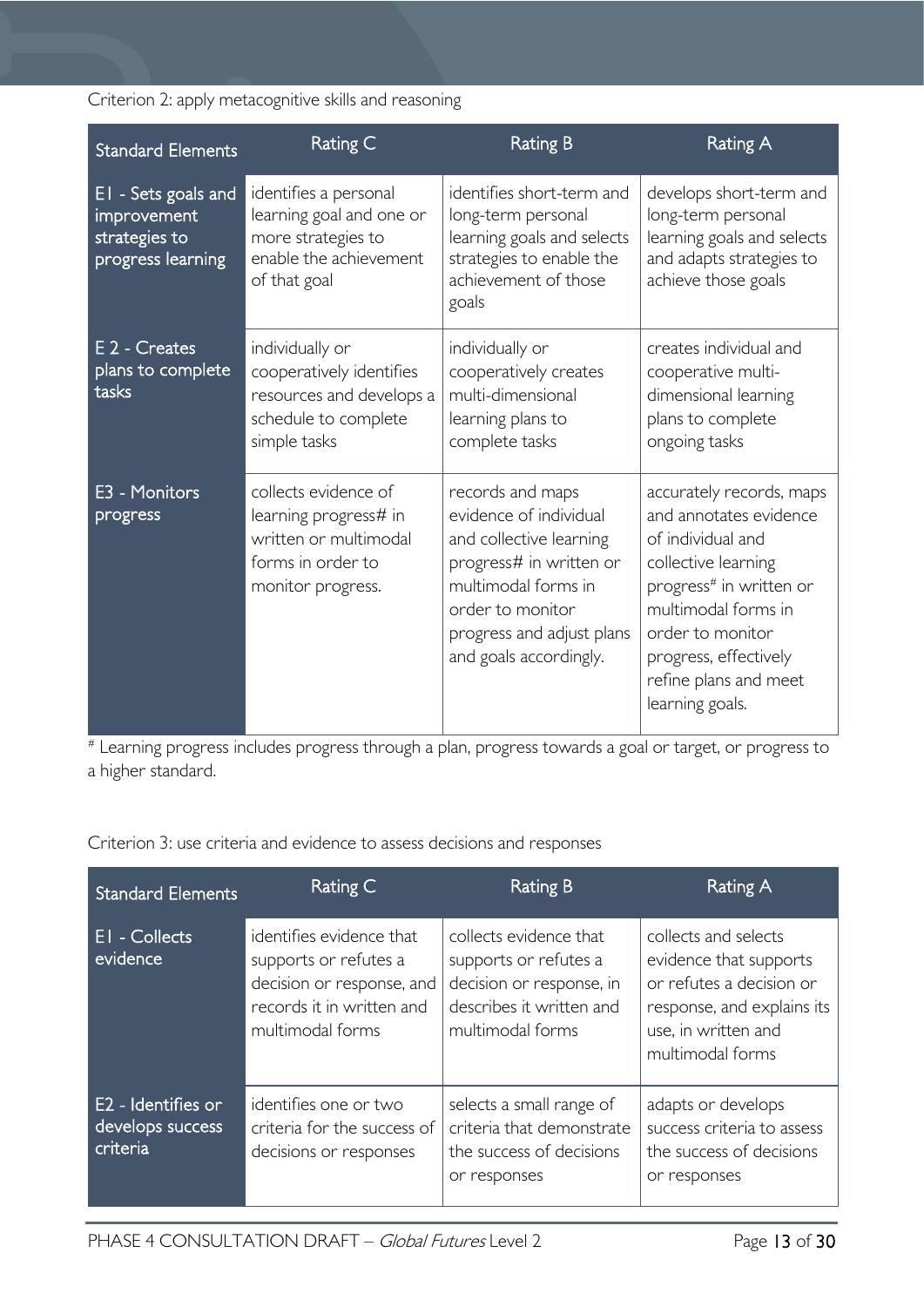| <b>Standard Elements</b>    | Rating C                                                                                                 | Rating B                                                                                                                      | Rating A                                                                                      |
|-----------------------------|----------------------------------------------------------------------------------------------------------|-------------------------------------------------------------------------------------------------------------------------------|-----------------------------------------------------------------------------------------------|
| E3 - Reflects on<br>success | identifies the success of<br>decisions and responses,<br>including reference to<br>evidence or criteria. | describes the success of<br>decisions or responses,<br>referring to evidence and<br>a small range of criteria<br>for success. | explains the success of<br>decisions and responses<br>using evidence and<br>success criteria. |

### Criterion 4: describe ethical dilemmas

| <b>Standard Elements</b>                                                  | Rating C                                                                              | Rating B                                                                                 | Rating A                                                            |
|---------------------------------------------------------------------------|---------------------------------------------------------------------------------------|------------------------------------------------------------------------------------------|---------------------------------------------------------------------|
| <b>El</b> - Describes<br>ethical dilemmas                                 | identifies the causes of<br>an ethical dilemma                                        | describes the causes of<br>an ethical dilemmas                                           | explains the causes of an<br>ethical dilemma                        |
| E2 - Describes the<br>potential<br>consequences of<br>an ethical decision | identifies a positive and<br>negative consequence of<br>an ethical decision           | describes one or two<br>positive and negative<br>consequences of an<br>ethical decisions | explains potential<br>consequences of an<br>ethical decision        |
| E3 - Presents a<br>reasoned position<br>on an ethical<br>dilemma          | presents a position on an<br>ethical dilemma<br>supported by one or two<br>arguments. | presents a reasoned<br>position on an ethical<br>dilemma.                                | presents a coherent,<br>reasoned position on an<br>ethical dilemma. |

# Criterion 5: describe ethical decision-making

| <b>Standard Elements</b>                                      | Rating C                                                                                                                   | Rating B                                                                                                                   | Rating A                                                                                                                            |
|---------------------------------------------------------------|----------------------------------------------------------------------------------------------------------------------------|----------------------------------------------------------------------------------------------------------------------------|-------------------------------------------------------------------------------------------------------------------------------------|
| EI - Describes<br>ethical theories                            | identifies the guiding<br>principle(s) of an ethical<br>theory and its application<br>to an ethical dilemma                | describes the guiding<br>principle(s) of two or<br>more ethical theories<br>and their application to<br>an ethical dilemma | explains the guiding<br>principle(s) of two or<br>more ethical theories<br>and their application to<br>an ethical dilemma           |
| E2 - Describes<br>influences on<br>ethical decision<br>making | identifies different<br>influences on an ethical<br>decision, including rules,<br>authority, values, culture<br>or beliefs | describes different<br>influences on an ethical<br>decision, including rules,<br>authority, values, culture<br>or beliefs  | explains how different<br>influences including rules,<br>authority, values, culture<br>or beliefs impact ethical<br>decision making |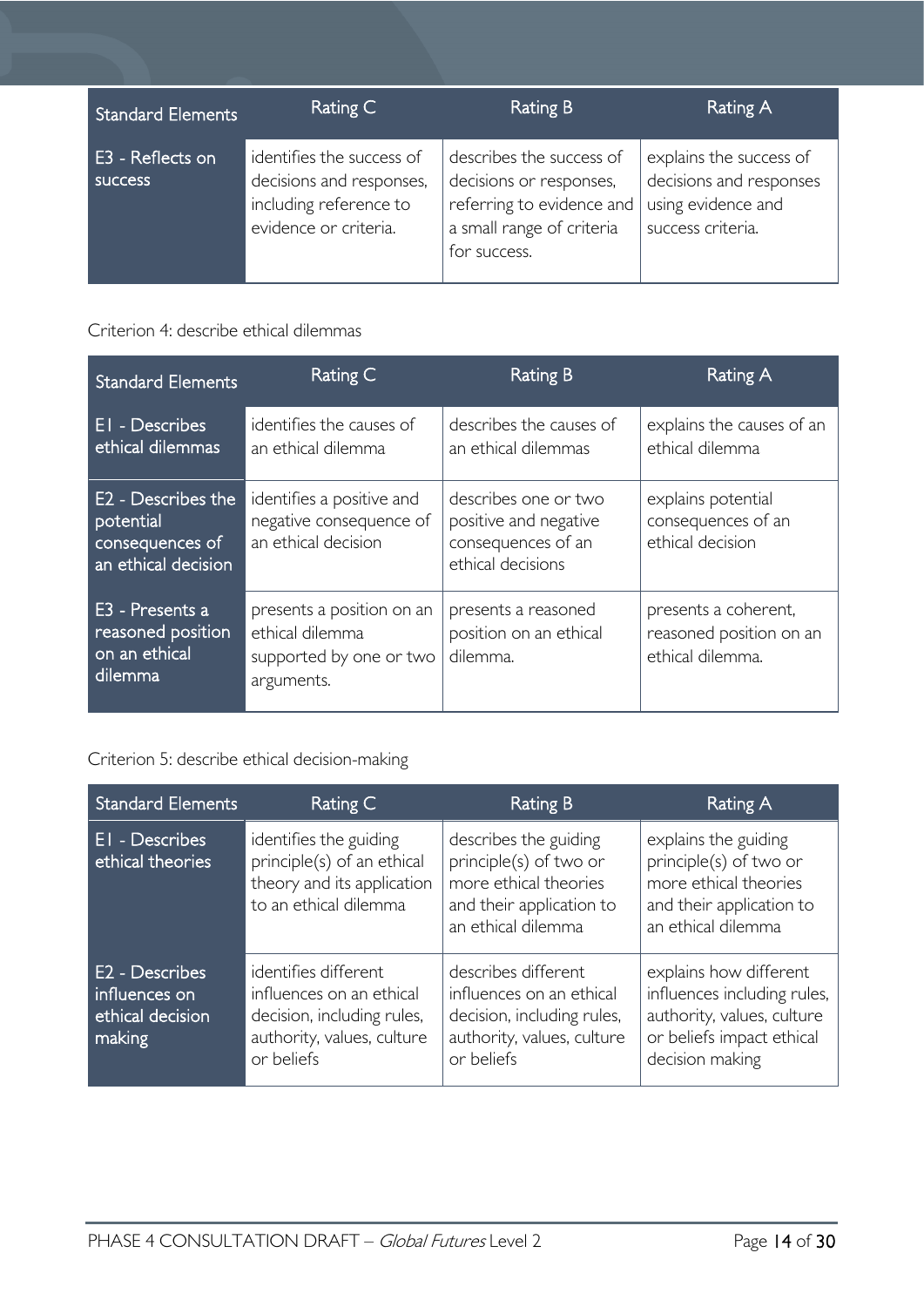| Standard Elements                                                                                        | Rating C                                                                | <b>Rating B</b>                                                                                  | Rating A                                                                                       |
|----------------------------------------------------------------------------------------------------------|-------------------------------------------------------------------------|--------------------------------------------------------------------------------------------------|------------------------------------------------------------------------------------------------|
| <b>E3</b> - Distinguishes<br>emotional and<br>rational<br>contributions to<br>ethical decision<br>making | identifies rational and<br>emotional factors in an<br>ethical decision. | outlines one or more<br>rational and one or more<br>emotional factors in an<br>ethical decision. | explains one or more<br>rational and one or more<br>emotional factors of<br>ethical decisions. |

Criterion 6: explain ethical issues and their impact

| <b>Standard Elements</b>                                             | Rating C                                                                                                  | Rating B                                                                | Rating A                                                                                     |
|----------------------------------------------------------------------|-----------------------------------------------------------------------------------------------------------|-------------------------------------------------------------------------|----------------------------------------------------------------------------------------------|
| EI - Knowledge of<br>the issue                                       | defines an ethical issue<br>and lists one or two<br>examples or<br>characteristics of the<br><b>ISSUE</b> | describes an ethical issue                                              | explains an ethical issue                                                                    |
| E2 - Knowledge of<br>the impact of<br>issues locally and<br>globally | identifies impacts of an<br>ethical issue locally or<br>globally                                          | outlines impacts of an<br>ethical issue locally or<br>globally          | explains local and global<br>impacts of an ethical<br><b>ISSUE</b>                           |
| E3 - Distinguishes<br>fact from opinion                              | distinguishes fact from<br>opinion on an ethical<br>issue.                                                | identifies facts and<br>opinions on an ethical<br>issue and its impact. | distinguishes fact from<br>opinion in explanations<br>of ethical issues and their<br>impact. |

Criterion 7: describe responses to ethical issues

| <b>Standard Elements</b>                                             | Rating C                                                                              | <b>Rating B</b>                                                                            | Rating A                                                                                  |
|----------------------------------------------------------------------|---------------------------------------------------------------------------------------|--------------------------------------------------------------------------------------------|-------------------------------------------------------------------------------------------|
| <b>EI</b> - Describes<br>strengths and<br>weaknesses of<br>responses | identifies strengths and<br>weaknesses of a<br>response to an ethical<br><i>issue</i> | describes strengths and<br>weaknesses of a<br>response to an ethical<br>issue              | explains strengths and<br>weaknesses of a<br>response to ethical issues                   |
| E2 - Compares<br>responses                                           | identifies similarities and<br>differences between<br>responses to ethical<br>issues  | describes similarities and<br>differences between<br>responses to ethical<br><i>issues</i> | explains similarities and<br>differences between<br>responses to ethical<br><b>ISSUES</b> |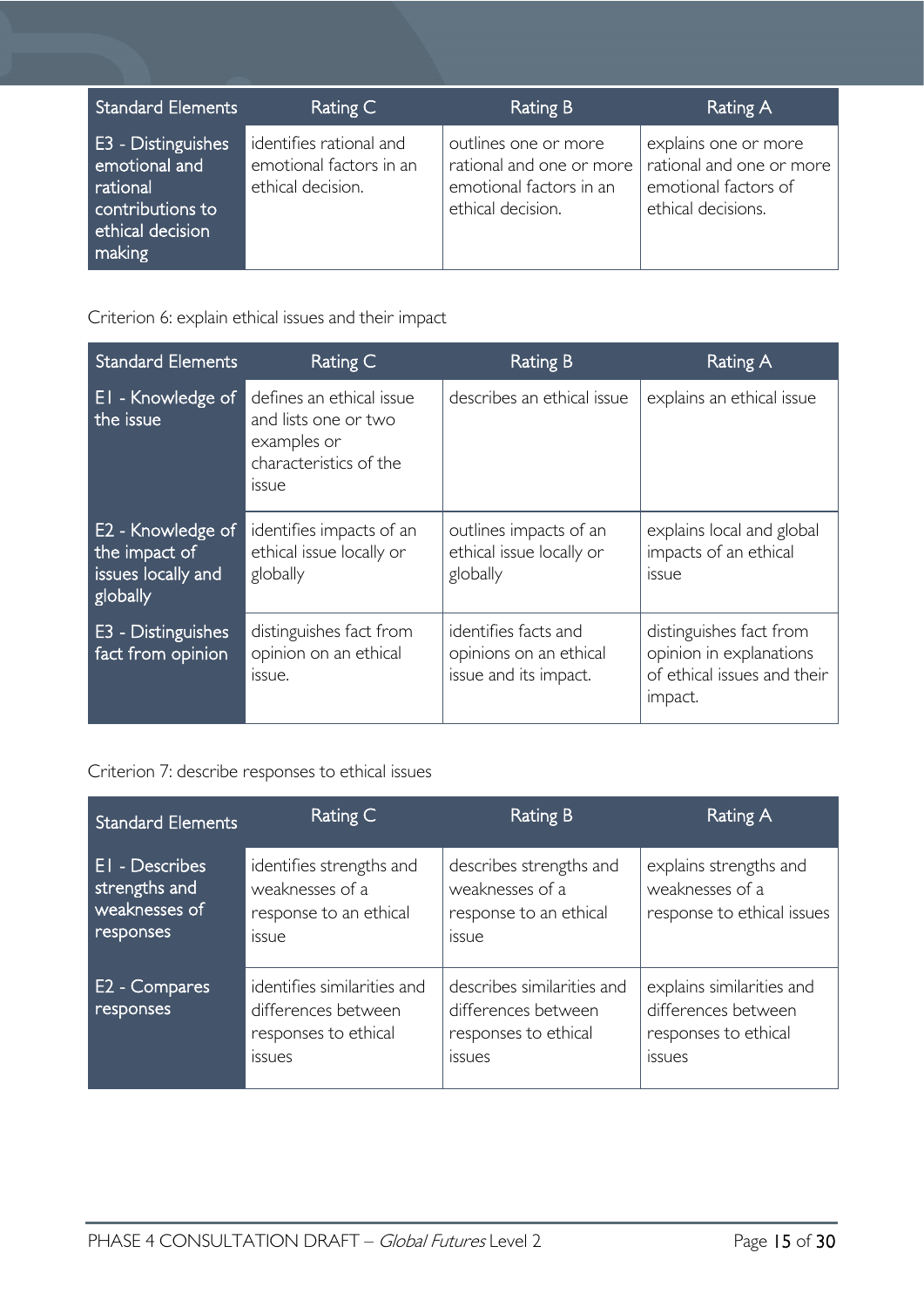| <b>Standard Elements</b>   | Rating C                                                 | <b>Rating B</b>                                                                                      | Rating A                                                                                           |
|----------------------------|----------------------------------------------------------|------------------------------------------------------------------------------------------------------|----------------------------------------------------------------------------------------------------|
| E3 - Prefers a<br>response | outlines a preferred<br>response to an ethical<br>issue. | outlines a preferred<br>response to an ethical<br>issue and presents<br>support for the<br>response. | outlines a preferred<br>response to an ethical<br>issue and supports it with<br>reasoned argument. |

Criterion 8: take action in response to a local or global issue

| <b>Standard Elements</b>                                       | Rating C                                            | Rating B                                                                                 | Rating A                                                                                                          |
|----------------------------------------------------------------|-----------------------------------------------------|------------------------------------------------------------------------------------------|-------------------------------------------------------------------------------------------------------------------|
| EI - Empathetic,<br>aspirational and<br>achievable<br>planning | identifies stakeholders in<br>informed action plans | identifies stakeholders in<br>informed action plans<br>and identifies their<br>interests | identifies stakeholders<br>and explains how their<br>interests have been<br>addressed in informed<br>action plans |
| E2 - Coherence<br>and cohesion                                 | identifies goals or targets<br>for informed action  | outlines how goals or<br>targets will be met<br>through informed action                  | explains how goals or<br>targets will be measured<br>and met through<br>informed action                           |
| E3 - Measurable<br>and impactful                               | identifies some impacts<br>of informed action.      | measures and reports on<br>the impact of informed<br>action.                             | assesses and explains the<br>impact of informed<br>action.                                                        |

# <span id="page-15-0"></span>Quality Assurance

• This will be determined by TASC at time of accreditation.

# <span id="page-15-1"></span>Qualifications and Award Requirements

The final award will be determined by the Office of Tasmanian Assessment, Standards and Certification from 8 ratings

The minimum requirements for an award are as follows:

EXCEPTIONAL ACHIEVEMENT (EA) 6 'A' ratings, 2 'B' ratings

HIGH ACHIEVEMENT (HA) 3 'A' ratings, 4 'B' ratings, 1 'C' rating

COMMENDABLE ACHIEVEMENT (CA) 4 'B' ratings, 3 'C' ratings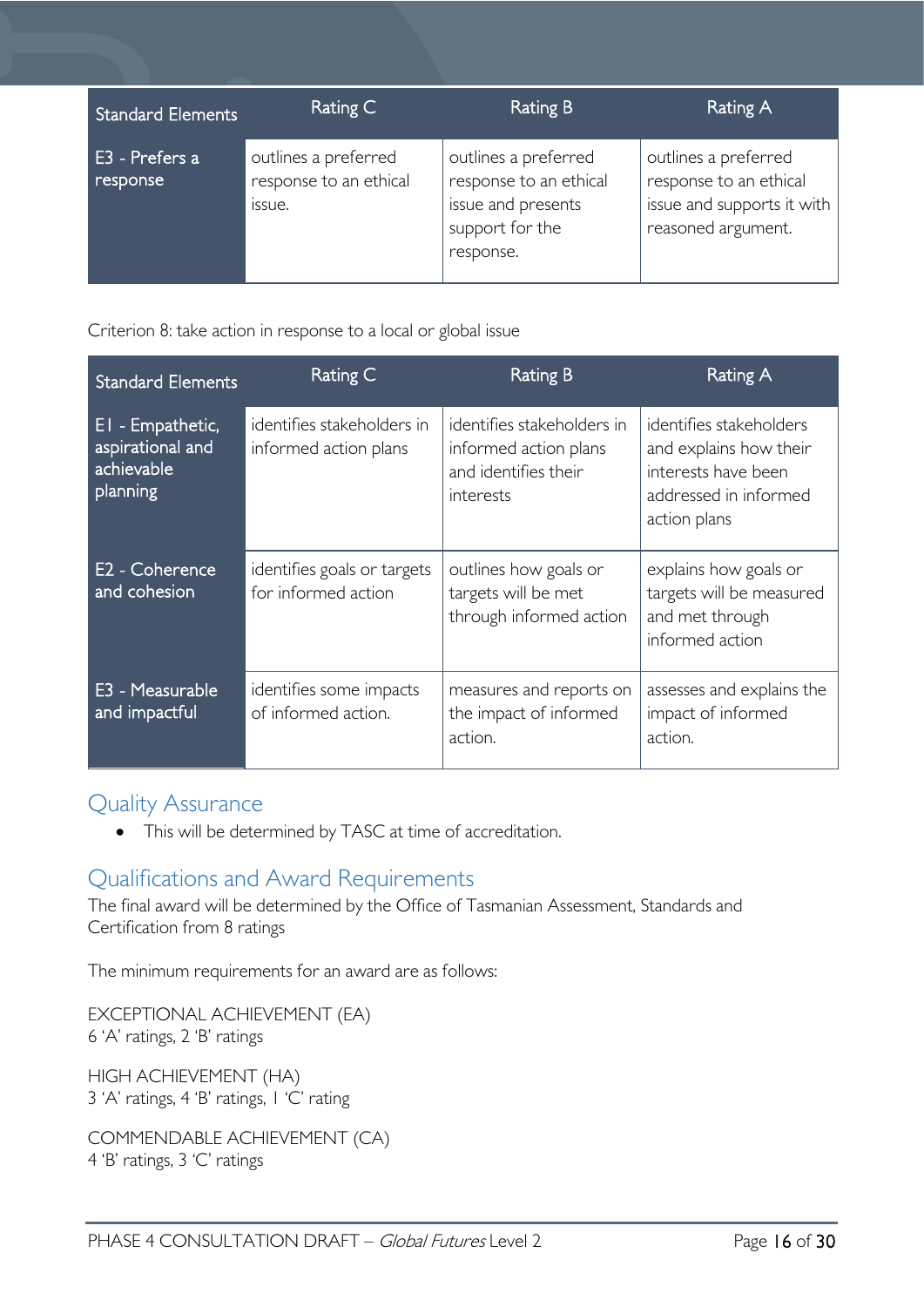#### SATISFACTORY ACHIEVEMENT (SA) 6 'C' ratings

PRELIMINARY ACHIEVEMENT (PA) 4 'C' ratings

A learner who otherwise achieves the rating for a CA (Commendable Achievement) or SA (Satisfactory Achievement) award but who fails to show any evidence of achievement in one or more criteria ('z' notation) will be issued with a PA (Preliminary Achievement) award.

### <span id="page-16-0"></span>Course Evaluation

• This will be confirmed by time of accreditation.

# <span id="page-16-1"></span>Course Developer

This course has been developed by the Department of Education's Years 9 to 12 Learning Unit in collaboration with Catholic Education Tasmania and Independent Schools Tasmania.

# <span id="page-16-2"></span>Accreditation and Version History

• Details to be determined by TASC at time of accreditation.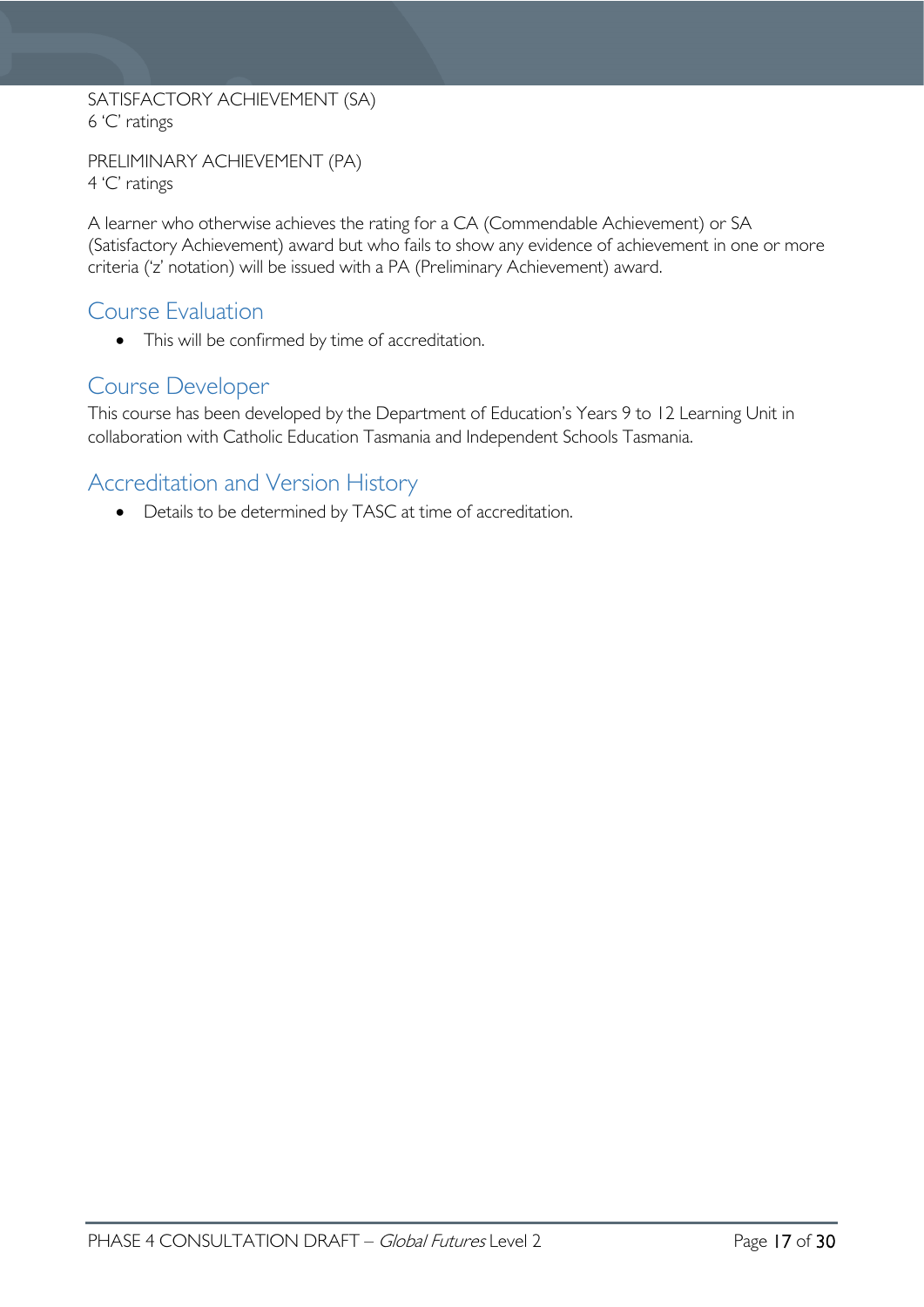# Appendix 1 - Line of Sight

| Learning Outcomes |         |                          |          |                  |  |
|-------------------|---------|--------------------------|----------|------------------|--|
|                   | Content |                          |          |                  |  |
|                   |         | <b>Work Requirements</b> |          |                  |  |
|                   |         |                          | Criteria |                  |  |
|                   |         |                          |          | <b>Standards</b> |  |
|                   |         |                          |          |                  |  |

<span id="page-17-0"></span>

| Learning Outcomes                                                           | Course Content | Work           | Criteria       | Standards      | General                             |
|-----------------------------------------------------------------------------|----------------|----------------|----------------|----------------|-------------------------------------|
|                                                                             |                | Requirements   |                |                | Capabilities (GC)                   |
| Communicate purposefully and appropriately about global                     | Module 1, 2, 3 | Module 1, 2, 3 | $\mathsf{C}$   | $E$ 1, 2, 3, 4 | GC:                                 |
| futures                                                                     |                |                |                |                | $\blacksquare$ G                    |
| Apply metacognitive reasoning and skills individually and<br>2 <sub>1</sub> | Module 1, 2, 3 | Module 1, 2, 3 | C <sub>2</sub> | E1, 2, 3       | GC:                                 |
| cooperatively                                                               |                |                |                |                | 目に幸                                 |
| Evaluate decisions, issues and responses according to criteria<br>3.        | Module 1, 2, 3 | Module 1, 2, 3 | C <sub>3</sub> | E1, 2, 3       | GC:                                 |
| and evidence                                                                |                |                |                |                | 冒C☆                                 |
|                                                                             |                |                |                |                | $\mathbb{c}_\mathfrak{I}$<br>$\div$ |
| Explain ethical dilemmas<br>4.                                              | Module         | Module I       | C <sub>4</sub> | E1, 2, 3       | GC:                                 |
|                                                                             |                |                |                |                | 冒<br>၉ ≏                            |
|                                                                             |                |                |                |                | ු<br>₩                              |
| 5. Explain ethical decision making                                          | Module         | Module         | C <sub>5</sub> | E1, 2, 3       | GC:                                 |
|                                                                             |                |                |                |                | 圓G⇔                                 |
|                                                                             |                |                |                |                |                                     |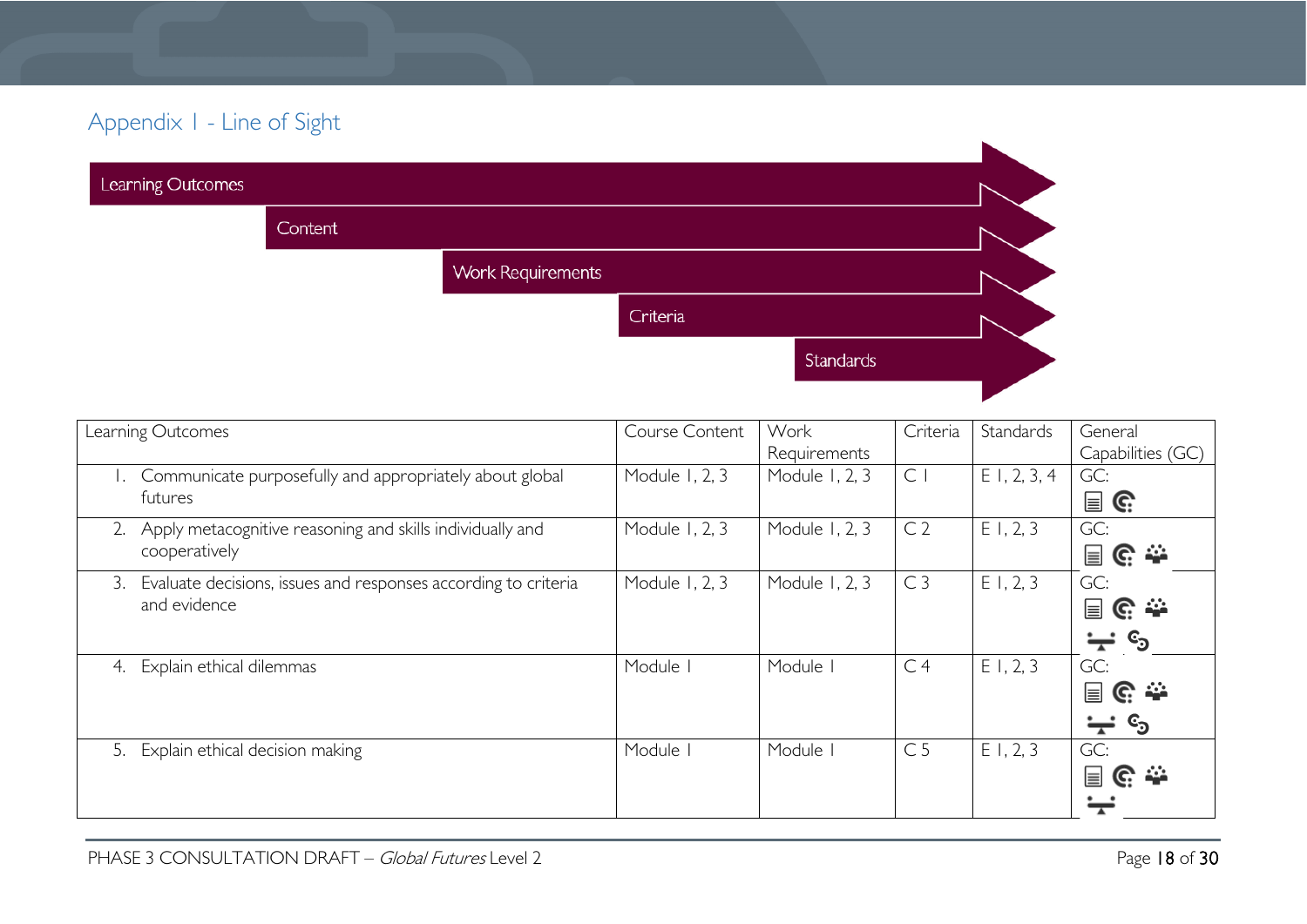| Course Content | Work     | Criteria       | Standards | General<br>Capabilities (GC)                  |
|----------------|----------|----------------|-----------|-----------------------------------------------|
| Module 2       | Module 2 | C <sub>6</sub> | E1, 2, 3  | GC:<br>目に赤                                    |
| Module 2       | Module 2 | C <sub>7</sub> | E1, 2, 3  | $\div$ ©<br>GC:                               |
|                |          |                |           | 冒<br>၉ ≏<br>$\mathbf{c}_\mathbf{0}$<br>$\div$ |
| Module 3       | Module 3 | C8             |           | GC:<br>冒<br><u>଼େ</u> କ                       |
|                |          | Requirements   |           | E1, 2, 3                                      |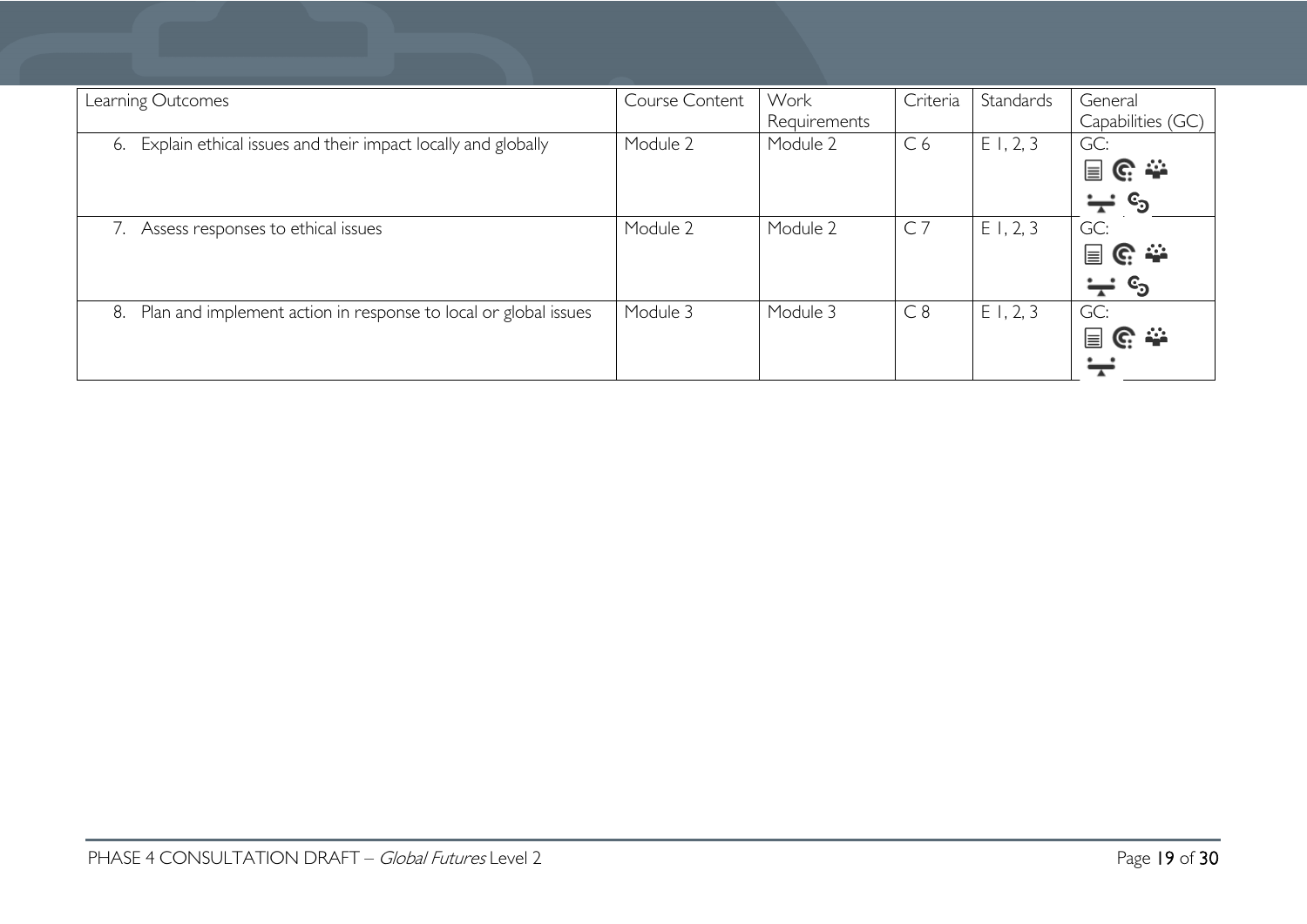# <span id="page-19-0"></span>Appendix 2 - Alignment to Curriculum Frameworks

There are no statements of national standards or frameworks relevant to this course.

All criteria and standards have been aligned where relevant with Australian Curriculum Ancient and Modern History Unit 1 and 2 Level Descriptions.

Criterion 1 – select and apply communication strategies, has been aligned where possible to Australian Curriculum Senior Secondary English learning outcomes for units 1 and 2.

Australian Curriculum General Capabilities continua were used to inform the standards for criterion 2 of this course [\(https://www.australiancurriculum.edu.au/f-10-curriculum/general-capabilities/\)](https://www.australiancurriculum.edu.au/f-10-curriculum/general-capabilities/).

# <span id="page-19-1"></span>Appendix 3 - Work Requirements

#### <span id="page-19-2"></span>Module <sup>1</sup> Work Requirements Specifications

Focus Area: Personal Futures

Title of Work Requirement: Evaluating Moral Decisions

#### Mode /Format: Case Study

Description: The work requirement for Module 1 consists of two (2) case studies of an ethical dilemma.

Each case study:

- will focus an ethical dilemma arising from a different one of the topic groups in the table below
- will outline the dilemma involved
- will outline how one or more ethical theories might respond to the dilemma
- will outline a fictional or anonymous response to the dilemma including the presentation of:
	- the perspective of the response and how this impacts the position taken in the response
	- 2-3 arguments supporting the position taken in the response, and
	- 1-2 arguments against the position taken in the response
- will evaluate the arguments presented
- will explain and evaluate the decision making presented in the response
- will be accompanied by evidence of planning and reflection
- may take a position on the dilemma.

Size: The case studies will be between 500 and 800 words each.

Timing: No timing is prescribed for the work requirement.

#### External Agencies: NA

#### Relevant Criteria:

- Criterion 1: All standard elements
- Criterion 2: All standard elements
- Criterion 3: All standard elements
- Criterion 4: All standard elements
- Criterion 5: All standard elements.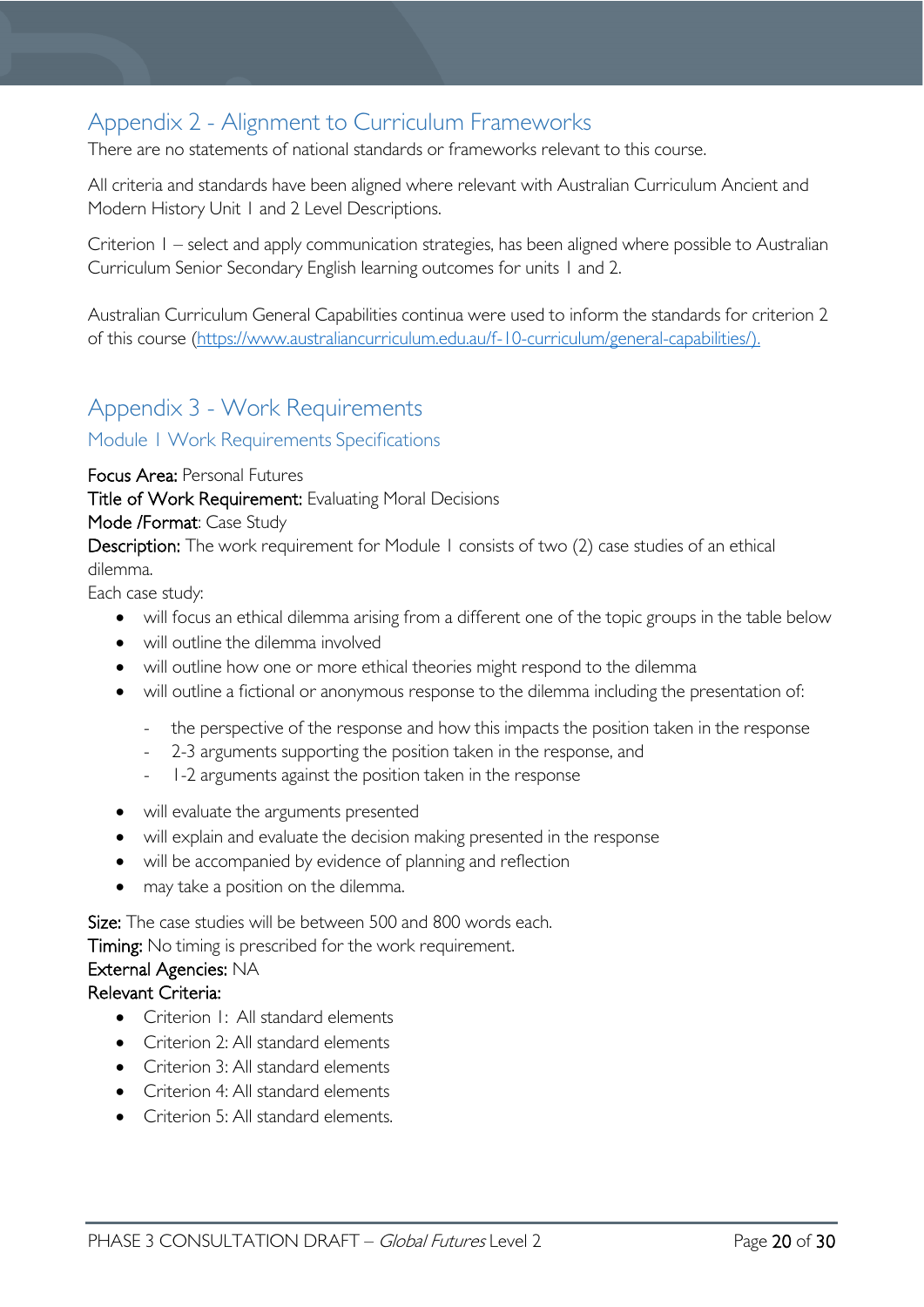#### Topic Groups:

- issues of environmental sustainability, such as overpopulation or pollution
- issues relating to personhood, such as abortion, euthanasia and human cloning
- issues of discrimination, such as those based on gender, age, religion or race
- issues of responsibility to others, such as those affected by disadvantage
- issues of moral citizenship, such as obeying the law or attempting to change the law
- issues of online ethics, such as information privacy or cyber bullying.

#### <span id="page-20-0"></span>Module 2 Work Requirements Specifications

#### Focus Area: Personal Futures

#### Title of Work Requirement: Investigating Issues

#### Mode /Format: Case Study

Description: The work requirement for Module 2 consists of three case studies of local and global issues. One case study will be of a Social Issue, one case study will be of an Environmental Issue and one case study will be of a Poverty and Population Issue.

Each case study:

- will present an explanation of at least two perspectives on the issue and the position(s) the perspective does or could take
- will include at least one refutation or counter argument to the positions taken
- will include a discussion of fact and opinion
- will provide a justified position on the issue
- will be presented as a combination of words and audio or visual illustration.

Size: A written case study will be between 300 and 500 words plus illustration. A PowerPoint, series of posters or pamphlets, or similar will include between 150 and 250 words per issue. An audio-visual presentation will be between 2 and 3 minutes per issue.

Timing: No timing is prescribed for the work requirement.

External Agencies: Learners may present the perspective of an external agency in one of their case studies.

#### Relevant Criteria:

- Criterion 1: All standard elements
- Criterion 2: All standard elements
- Criterion 3: All standard elements
- Criterion 6: All standard elements
- Criterion 7: All standard elements.

#### <span id="page-20-1"></span>Module 3 Work Requirements Specifications

#### Focus Area: Personal Futures

Title of Work Requirement: Making a Difference

### Mode /Format: Project

Description: A collaborative action project designed to make a difference in their community plus a report on the project.

- The project will encompass one or more local or global issues.
- The project will include action designed to contribute to addressing the issue(s), such as but not limited to:
	- public recognition or perception of the issue(s)
	- alleviation of problems associated with the issue(s)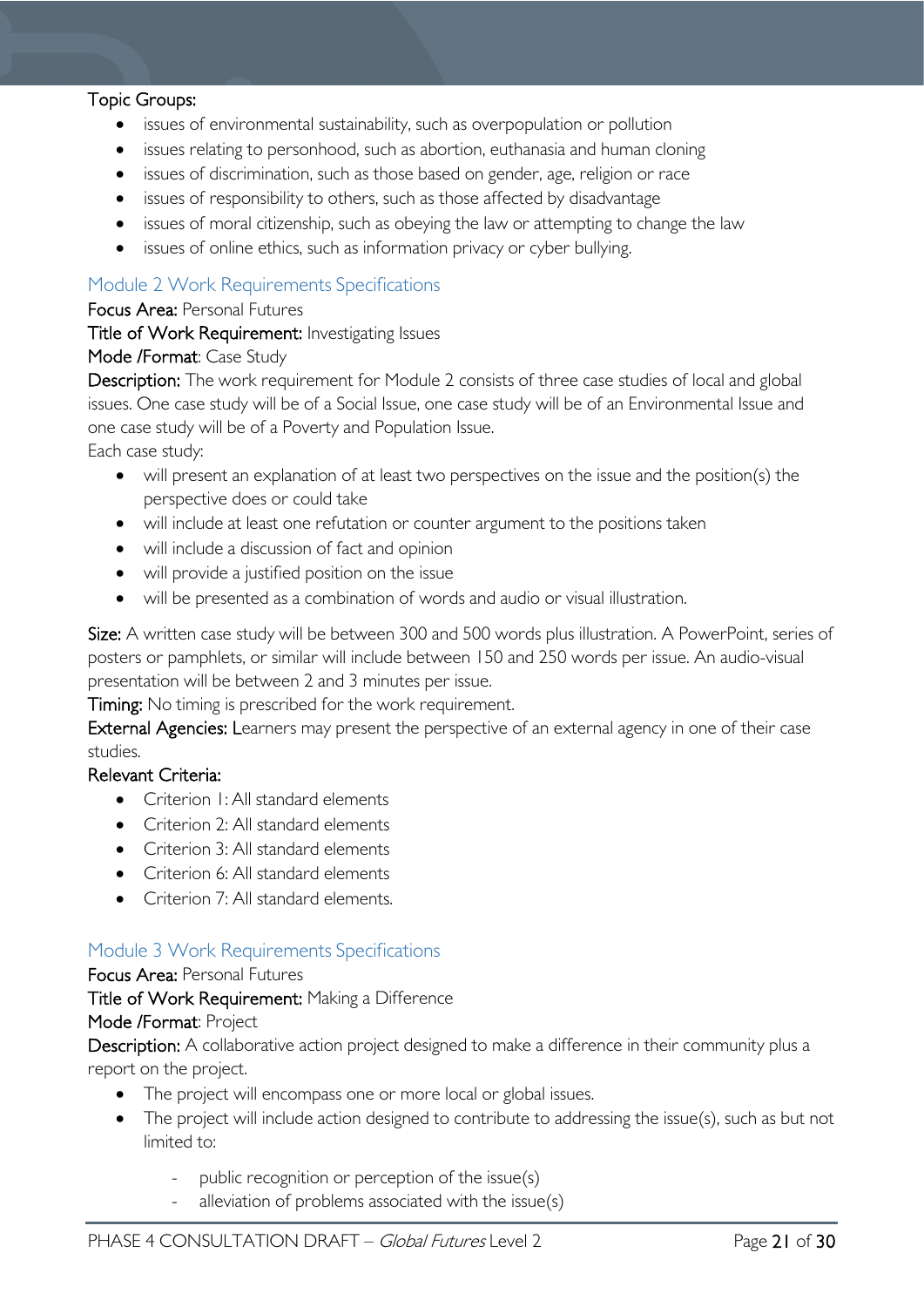- supporting organisations working on the issue(s).
- The individual report will include:
	- an outline of the project
	- a discussion of the aims and rationale for the project
	- reflection and evaluation of the project.
- The report will be accompanied by
	- annotated planning and monitoring for the project
	- evidence of the project.

Size: The report will be 400 – 800 words not including annotated planning and evidence. External agencies: Learners are encouraged to liaise with external agencies. Relevant criteria:

- Criterion I: All standard elements
- Criterion 2: All standard elements
- Criterion 3: All standard elements
- Criterion 8: All standard elements.

# <span id="page-21-0"></span>Appendix 4 – General Capabilities and Cross-Curriculum Priorities

Learning across the curriculum content, including the cross-curriculum priorities and general capabilities, assists students to achieve the broad learning outcomes defined in the Alice Springs (Mparntwe) Education Declaration (December 2019).

General Capabilities:

The general capabilities play a significant role in the Australian Curriculum in equipping young Australians to live and work successfully in the twenty-first century.

In the Australian Curriculum, capability encompasses knowledge, skills, behaviours and dispositions. Students develop capability when they apply knowledge and skills confidently, effectively and appropriately in complex and changing circumstances, in their learning at school and in their lives outside school.

The general capabilities include:

- Critical and creative thinking  $\mathbb{C}$
- Ethical understanding  $\div$
- Information and communication technology capability  $\cdot \cdot$
- Intercultural understanding •
- Literacy  $\blacksquare$
- Numeracy
- Personal and social capability  $\ddot{\ddot{\bullet}}$

#### Cross-Curriculum Priorities:

Cross-curriculum priorities enable students to develop understanding about and address the contemporary issues they face, for their own benefit and for the benefit of Australia as a whole. The priorities provide national, regional and global dimensions which will enrich the curriculum through development of considered and focused content that fits naturally within learning areas. Incorporation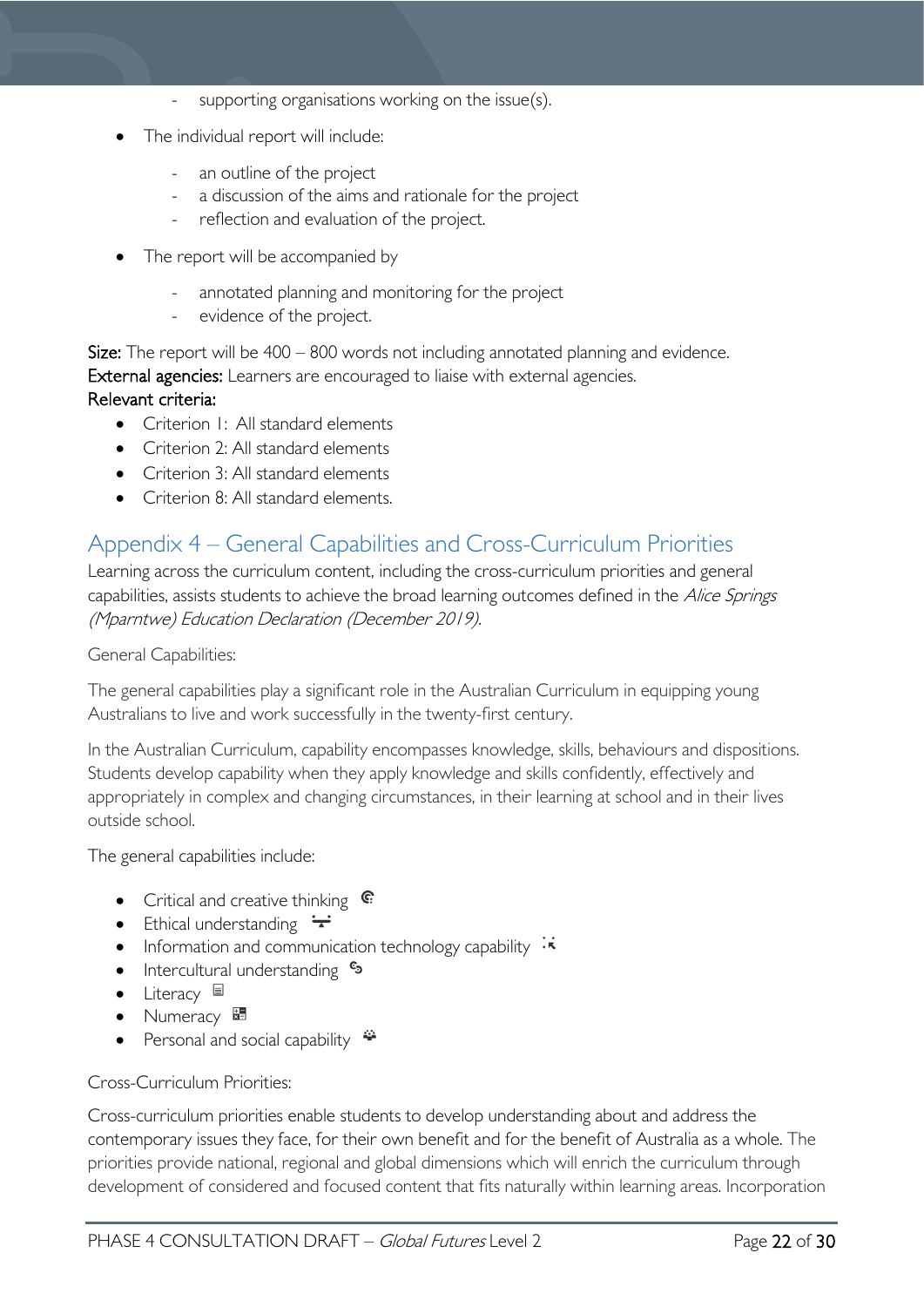of the priorities will encourage conversations between students, teachers and the wider community.

The cross-curriculum priorities include:

- Aboriginal and Torres Strait Islander Histories and Cultures  $\mathcal *$
- Asia and Australia's Engagement with Asia M
- Sustainability  $+$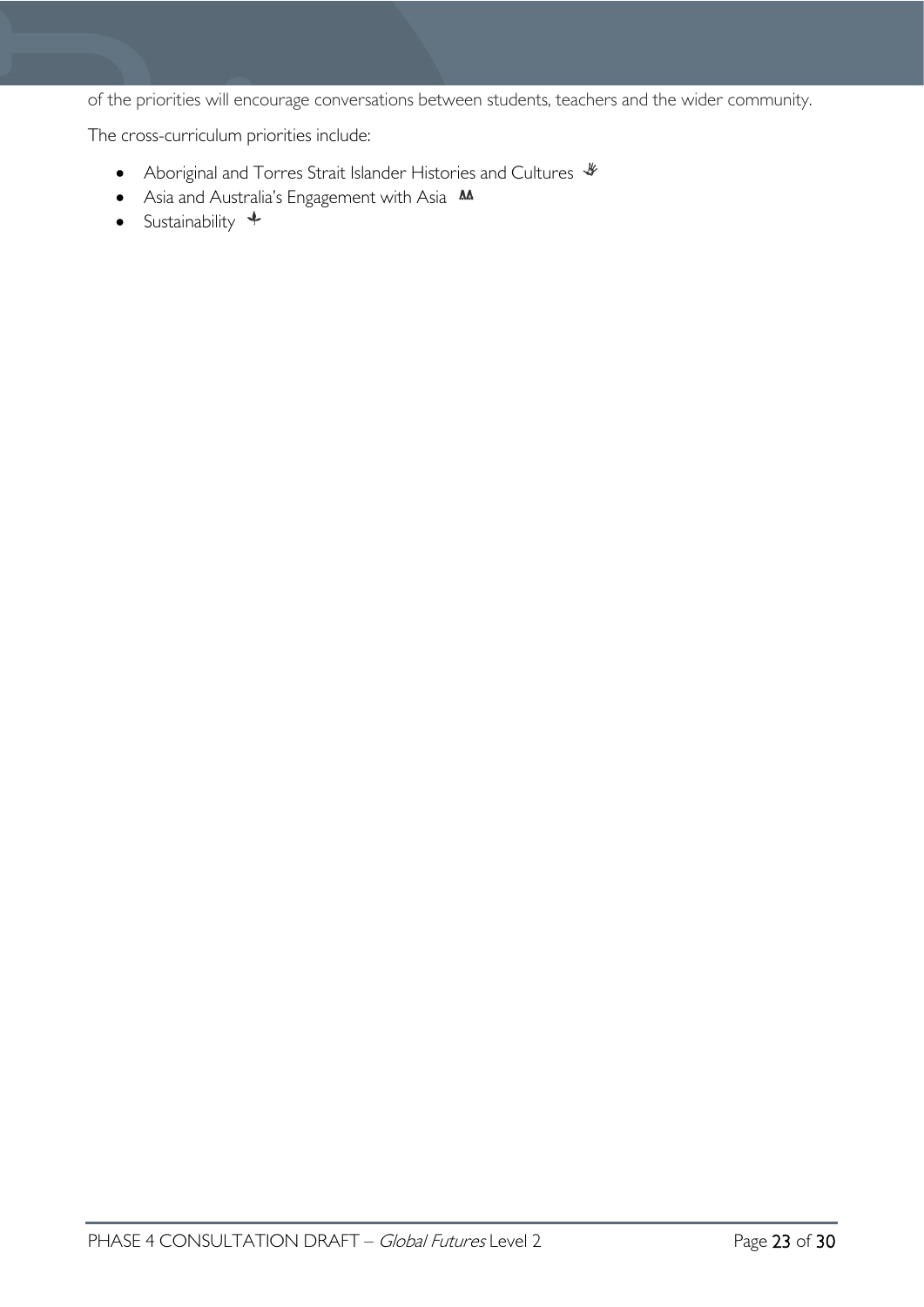# Appendix 5 – Glossary

<span id="page-23-0"></span>

| Term                | Definition                                                                                                                                                                                  | Source Acknowledgement                                   | Course Context                                                                                                                                                                                                                                                                        |
|---------------------|---------------------------------------------------------------------------------------------------------------------------------------------------------------------------------------------|----------------------------------------------------------|---------------------------------------------------------------------------------------------------------------------------------------------------------------------------------------------------------------------------------------------------------------------------------------|
| assumptions         | things that are accepted as true or<br>certain                                                                                                                                              | Oxford Languages                                         | for instance, the belief in the eternal<br>reward or punishment of heaven and hell<br>assumes that some part of a person will<br>survive death                                                                                                                                        |
| consequentialist    | a consequentialist theory of value judges<br>the rightness or wrongness of an action<br>based on the consequences that action<br>has. Consequentialism is a type of<br>teleological theory. | https://www.qcc.cuny.edu/socialsciences                  | the use of the more widely recognised<br>term consequentialist in the course<br>document should not be read to preclude<br>learners and teachers from engaging with<br>alternative teleological approaches and<br>theories                                                            |
| deontological       | deontological ethics or deontology<br>refers to an ethical theory that uses<br>rules or principles to distinguish right<br>from wrong                                                       | Adapted from The University of Texas<br>Ethics Unwrapped |                                                                                                                                                                                                                                                                                       |
| environmental issue | an 'issue' is an important topic or<br>problem for debate                                                                                                                                   | Oxford Languages                                         | an environmental issue is a topic or<br>problem concerning the environment. In<br>this course such issues include but are not<br>limited to: deforestation, pollution, climate<br>change, soil erosion, species extinction.<br>Environmental issues can also be specific<br>and local |
| ethical             | use I - Relating to moral principles or<br>the branch of knowledge dealing with<br>these                                                                                                    | Oxford Languages                                         | use of this term in place of 'morally good'<br>or 'right' should be discouraged to avoid<br>confusion (but not penalised)                                                                                                                                                             |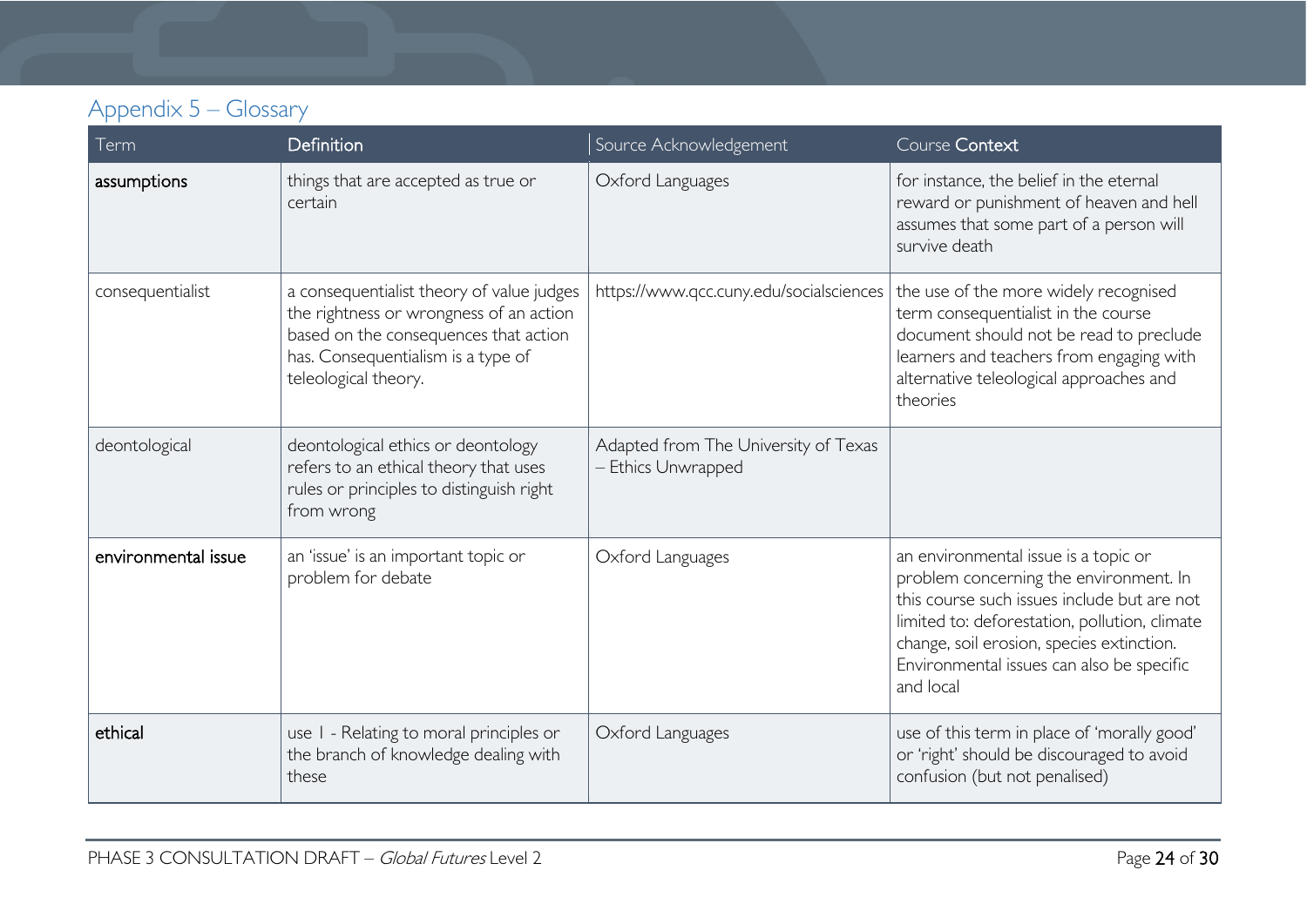| Term              | <b>Definition</b>                                                                                                                                      | Source Acknowledgement                              | Course Context                                                                                                                                                                                                                                                                                                                                                                                                                                                                                                                                                                                                     |
|-------------------|--------------------------------------------------------------------------------------------------------------------------------------------------------|-----------------------------------------------------|--------------------------------------------------------------------------------------------------------------------------------------------------------------------------------------------------------------------------------------------------------------------------------------------------------------------------------------------------------------------------------------------------------------------------------------------------------------------------------------------------------------------------------------------------------------------------------------------------------------------|
| ethical action    | action is "the fact or process of doing<br>something, typically to achieve an aim"                                                                     | Oxford Languages                                    | ethical action in this course is action taken<br>to achieve an ethical aim                                                                                                                                                                                                                                                                                                                                                                                                                                                                                                                                         |
| ethical approach  | this would include deontological,<br>consequentialist (teleological) and virtue<br>approaches                                                          | adapted from DU Portfolio -<br>University of Denver | in this course the term is used to refer to<br>normative approaches to ethical decision<br>making                                                                                                                                                                                                                                                                                                                                                                                                                                                                                                                  |
| ethical decision  | a decision is a conclusion or resolution<br>reached after consideration                                                                                | Oxford Languages                                    | in this course the term is used to refer to<br>applied ethical decisions ie those that<br>involve particular situations. Most decision<br>making referred to in this course is of this<br>kind                                                                                                                                                                                                                                                                                                                                                                                                                     |
| ethical dilemma   | a situation in which a difficult choice has<br>to be made between two courses of<br>action, either of which entails<br>transgressing a moral principle | Oxford Languages                                    | in this course an ethical dilemma involves<br>two or more options and a decision. Ethical<br>issues create ethical dilemmas. A simple<br>example would be the ethical issue of<br>abortion which can create the dilemma of<br>whether to continue a pregnancy or obtain<br>an abortion. This might lead to the ethical<br>decision to obtain an abortion. A more<br>complicated example would be the ethical<br>issue of overpopulation which might lead to<br>a dilemma about how to allocate future<br>resources effectively and ethically, which<br>might lead to a decision to implement a<br>one-child policy |
| ethical framework | a framework is a basic structure<br>underlying a system, concept or text                                                                               | Oxford Languages                                    | in this course 'ethical frameworks' usually<br>refer to specific examples of normative<br>approaches to ethical decision making.                                                                                                                                                                                                                                                                                                                                                                                                                                                                                   |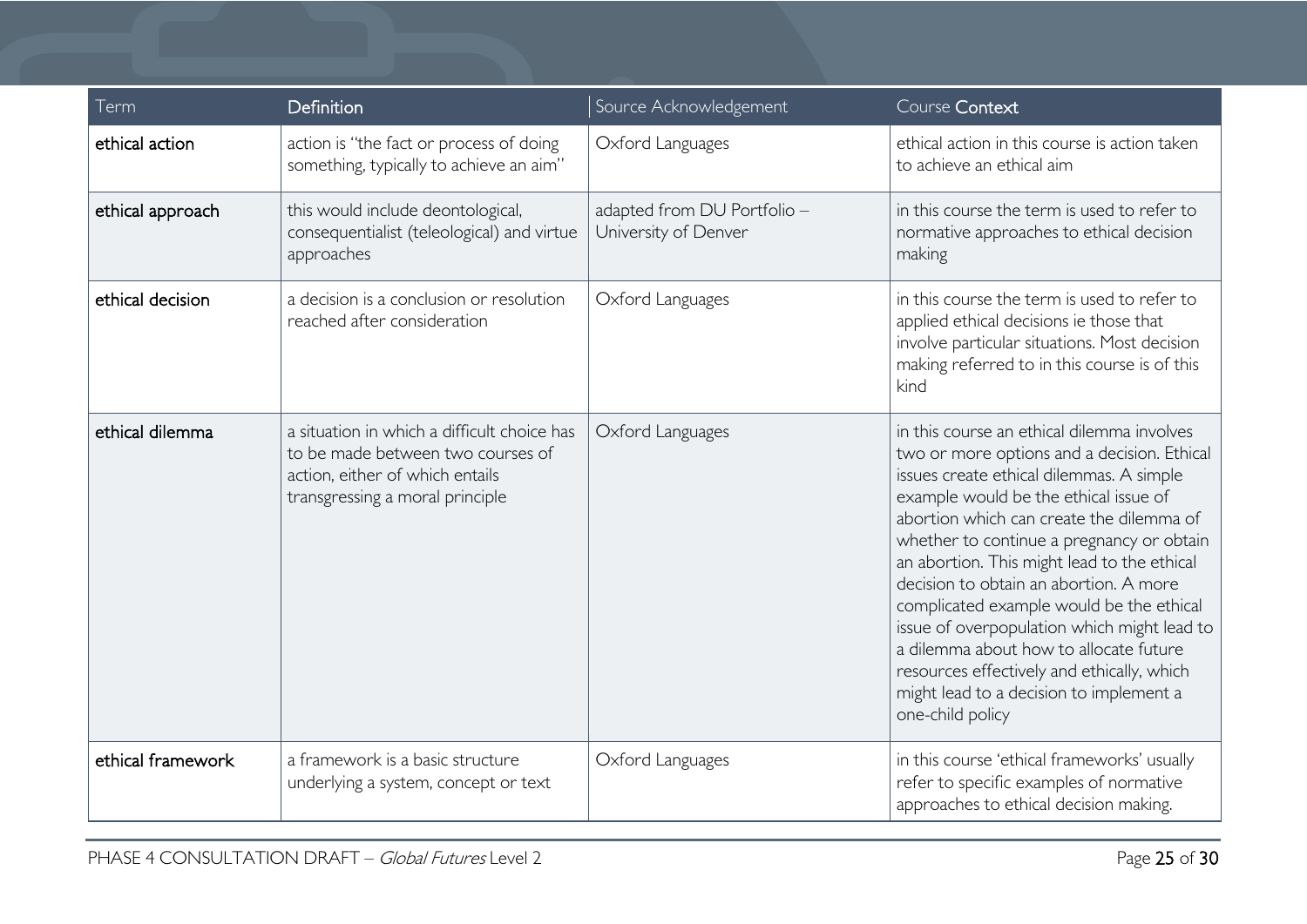| Term           | Definition                                                                                                                                                                                                        | Source Acknowledgement                                          | Course Context                                                                                                                                                                                                                                                                                                                                                                      |
|----------------|-------------------------------------------------------------------------------------------------------------------------------------------------------------------------------------------------------------------|-----------------------------------------------------------------|-------------------------------------------------------------------------------------------------------------------------------------------------------------------------------------------------------------------------------------------------------------------------------------------------------------------------------------------------------------------------------------|
|                |                                                                                                                                                                                                                   |                                                                 | These are usually associated with an ethical<br>theory. eg a Utilitarian framework or a<br>Natural Law framework. It would not be<br>incorrect for a learner to refer to a more<br>general ethical framework such as a<br>deontological framework or a<br>consequentialist framework, but it would<br>be difficult to provide suitable illustration,<br>reference or evidence       |
| ethical issue  | an issue is an important subject that<br>people are arguing about or discussing.<br>An ethical issue involves a conflict of<br>right or wrong relating to the behaviour<br>of an entity seeking ethical behaviour | Collins English Dictionary<br>adapted from thelawdictionary.org | in this course, ethical issues are divided into<br>three categories:                                                                                                                                                                                                                                                                                                                |
|                |                                                                                                                                                                                                                   |                                                                 | 1. social issues which include issues of<br>discrimination and rights                                                                                                                                                                                                                                                                                                               |
|                |                                                                                                                                                                                                                   |                                                                 | 2. environmental issues which include issues<br>such as pollution and climate change                                                                                                                                                                                                                                                                                                |
|                |                                                                                                                                                                                                                   |                                                                 | 3. population and poverty issues which<br>include issues such as displaced peoples and<br>intergenerational disadvantage. Issues often<br>fit into more than one category or overlap<br>categories. Teachers and learners should<br>not expect categorisation of issues to be<br>exact as it is merely a useful way to conduct<br>conversation and encourage breadth of<br>learning |
| ethical theory | an ethical theory attempts to provide a<br>clear, unified account of what our ethical<br>obligations are. They are attempts, in                                                                                   | conciseencyclopedia.org                                         |                                                                                                                                                                                                                                                                                                                                                                                     |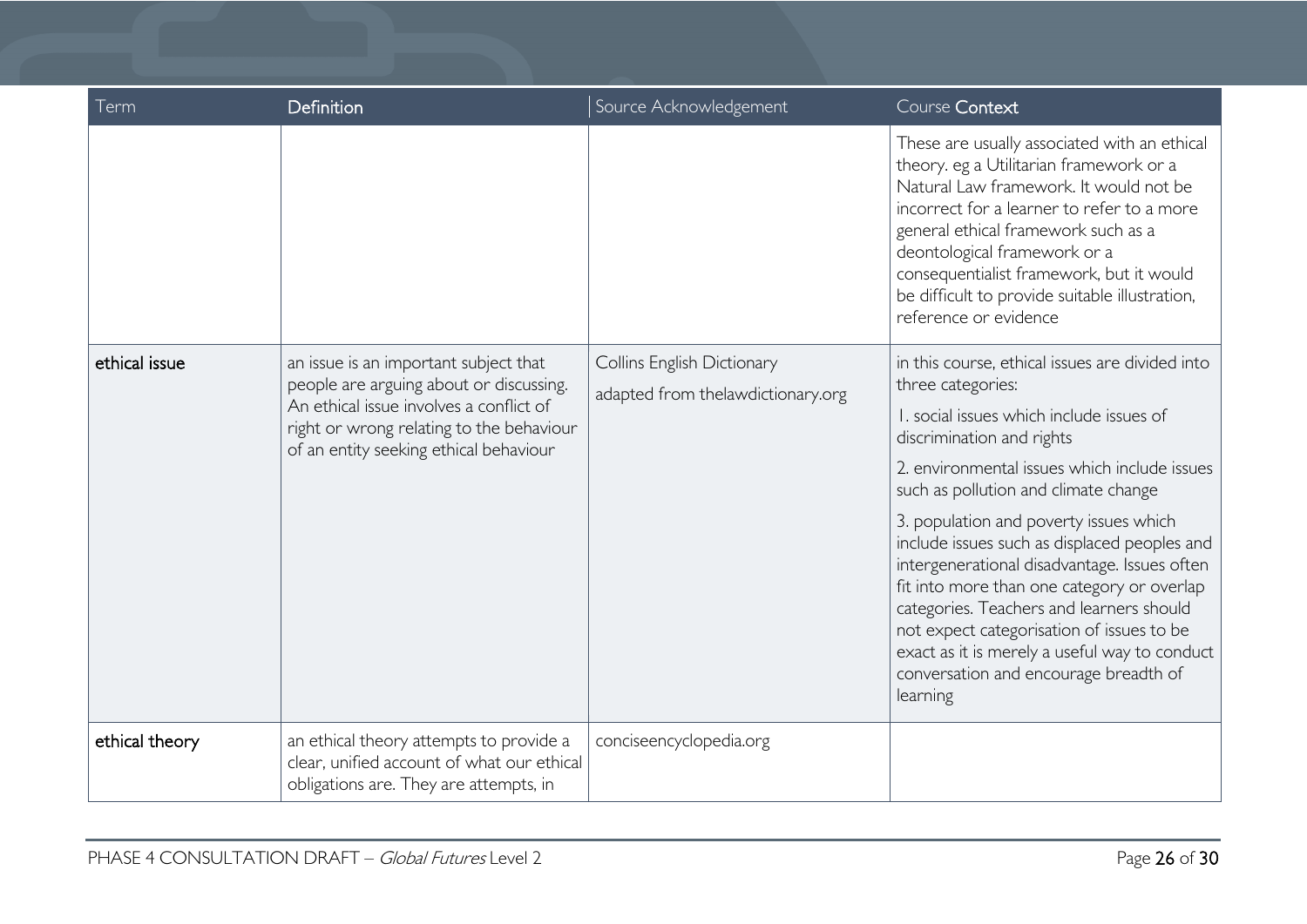| Term         | Definition                                                                                              | Source Acknowledgement     | Course Context                                                                                                                                                                                                                                                                                                                                                                                                                                                                                                                                                                                                                                         |
|--------------|---------------------------------------------------------------------------------------------------------|----------------------------|--------------------------------------------------------------------------------------------------------------------------------------------------------------------------------------------------------------------------------------------------------------------------------------------------------------------------------------------------------------------------------------------------------------------------------------------------------------------------------------------------------------------------------------------------------------------------------------------------------------------------------------------------------|
|              | other words, to tell a single 'story' about<br>what we are obligated to do"                             |                            |                                                                                                                                                                                                                                                                                                                                                                                                                                                                                                                                                                                                                                                        |
| formats      | the way in which something is arranged<br>or set out                                                    | Oxford Languages           | communication formats are the style and<br>presentation guidelines and parameters for<br>learner output. It is understood that<br>different formats suit different purposes<br>and learners in this course will begin to<br>develop an understanding that the way<br>information is presented influences the<br>effectiveness of the communication.<br>Formats include, but are not limited to,<br>those listed as assessment types in the<br><b>TASC Work Requirements Policy. In this</b><br>course the formats are those described in<br>the work requirements or set by teachers<br>as assessment formats or learner output<br>format requirements |
| global issue | an issue is an important subject that<br>people are arguing about or discussing                         | Collins English Dictionary | in this course it is understood that local<br>issues may be local manifestations of global<br>issues and/or are likely to have connections<br>to global issues. It is therefore highly<br>unlikely that a local issue of interest to a<br>learner would not be suitable for study in<br>general or within any of the work<br>requirements                                                                                                                                                                                                                                                                                                              |
| governance   | structures and processes that are<br>designed to ensure accountability,<br>transparency, responsiveness | ibe.unesco.org             | in this course governance refers to the<br>structure of permission and guidance for<br>learner projects and interaction with the                                                                                                                                                                                                                                                                                                                                                                                                                                                                                                                       |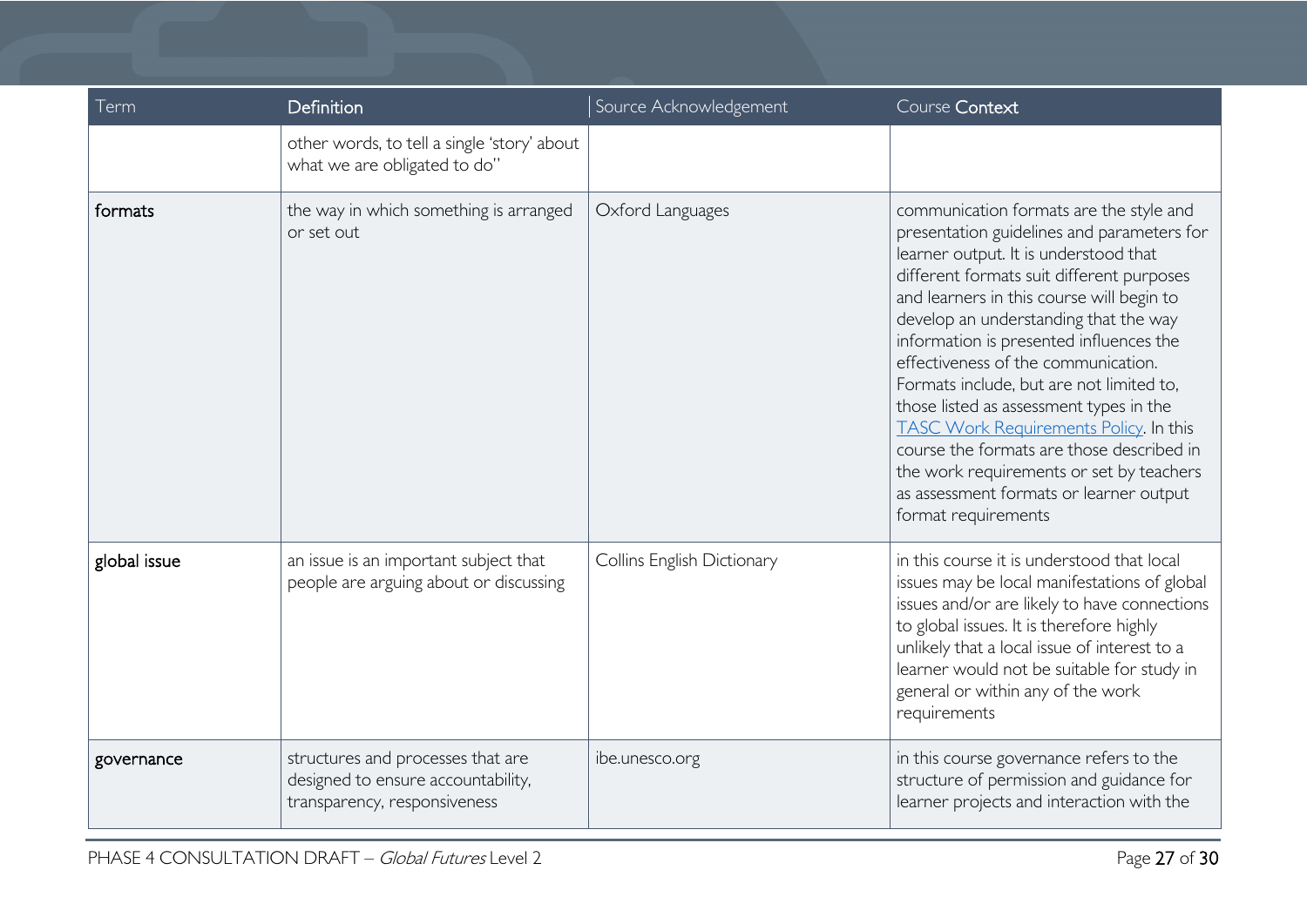| Term          | Definition                                                                                                                                                                          | Source Acknowledgement              | Course Context                                                                                                                                                                                                                                                                                                                                                                                                                                                                                  |
|---------------|-------------------------------------------------------------------------------------------------------------------------------------------------------------------------------------|-------------------------------------|-------------------------------------------------------------------------------------------------------------------------------------------------------------------------------------------------------------------------------------------------------------------------------------------------------------------------------------------------------------------------------------------------------------------------------------------------------------------------------------------------|
|               |                                                                                                                                                                                     |                                     | community. In many cases this governance<br>would include a set of general principles<br>and guidelines for interaction with the<br>community as well as Principal or Principal's<br>delegate permission for major projects                                                                                                                                                                                                                                                                     |
| implications  | conclusions that can be drawn from<br>something. Possible future effects or<br>results                                                                                              | Oxford Languages<br>Merriam-Webster | for example, reduced smoking rates are an<br>implication of raised tobacco prices.                                                                                                                                                                                                                                                                                                                                                                                                              |
| law           | the system of rules which a particular<br>country or community recognizes as<br>regulating the actions of its members<br>and which it may enforce by the<br>imposition of penalties | Oxford Languages                    | 'the law' In this course refers to law<br>relevant to the learner and the issue or<br>people involved in the issue. In most cases<br>this will be Australian Commonwealth or<br>state law, or local council bi-laws. In rare<br>cases international law might be relevant<br>and in even rarer cases the law of another<br>country. Intended study or work output<br>involving either international law or law<br>from an external jurisdiction should be<br>approved by the teacher in advance |
| learning plan | a learning plan is a document that<br>captures plans to acquire knowledge<br>and improve abilities or complete a<br>learning task                                                   | Adapted from simplicable.com        | in this course a learning plan is understood<br>to refer to the plans made by a learner to<br>achieve learning goals or intentions. It is<br>intended that all learners of this course<br>develop plans for their learning and task<br>completion in this course. The term in the<br>course document does not refer to any<br>formal learning plans required or suggested<br>outside of this course. The format of the                                                                          |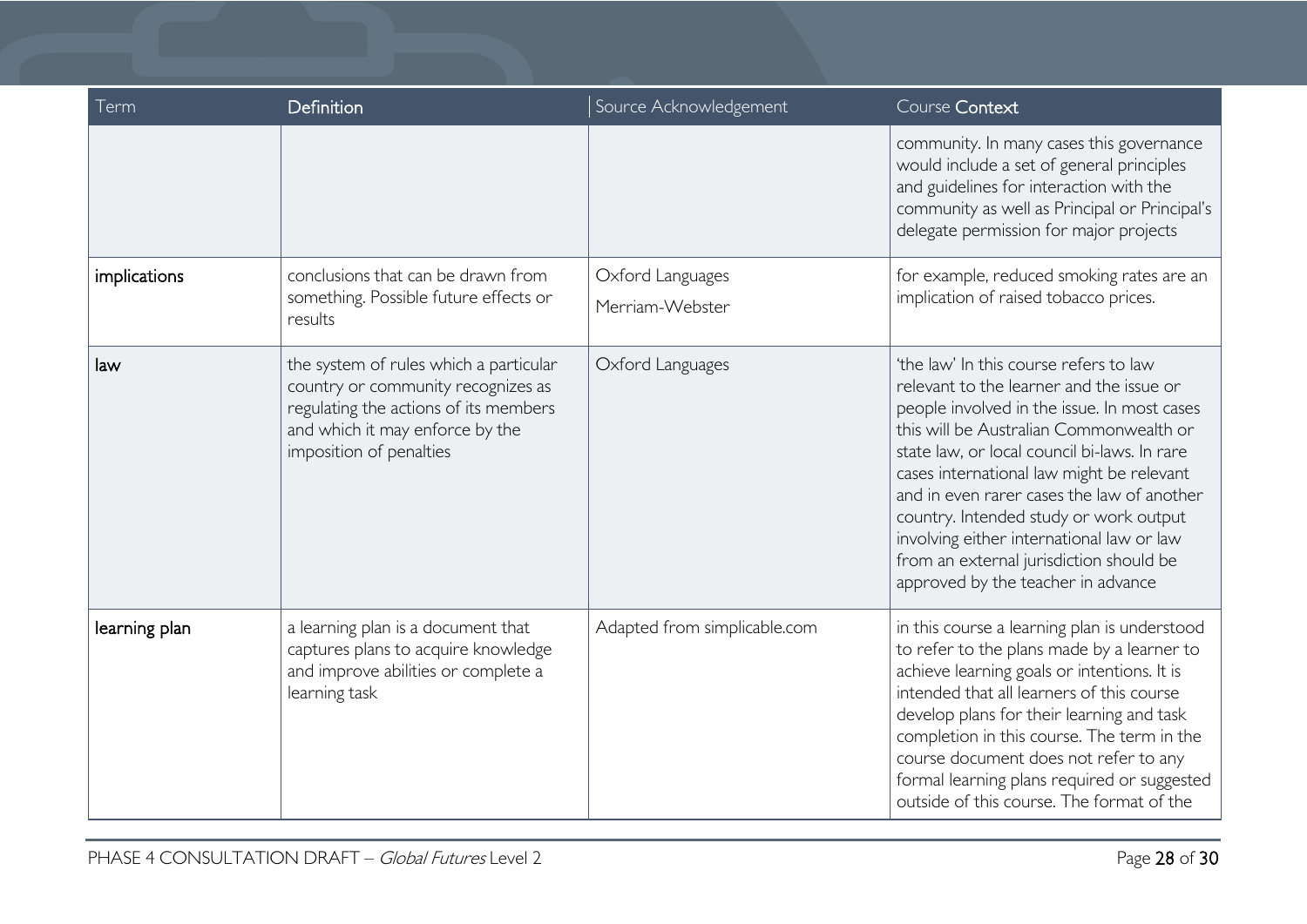| Term                                     | Definition                                                                                                                                                                                                                                                                                                                | Source Acknowledgement                       | Course Context                                                                                                                                                                                                                                                                                                                                                                                              |
|------------------------------------------|---------------------------------------------------------------------------------------------------------------------------------------------------------------------------------------------------------------------------------------------------------------------------------------------------------------------------|----------------------------------------------|-------------------------------------------------------------------------------------------------------------------------------------------------------------------------------------------------------------------------------------------------------------------------------------------------------------------------------------------------------------------------------------------------------------|
|                                          |                                                                                                                                                                                                                                                                                                                           |                                              | plan is up to the learner or teacher but is<br>likely to include some or all of the<br>dimensions of time, resource, mechanisms<br>for monitoring and review, outcomes or<br>intentions, break-down of tasks and more                                                                                                                                                                                       |
| metacognition                            | metacognition is, put simply, thinking<br>about one's thinking. More precisely, it<br>refers to the processes used to plan,<br>monitor, and assess one's understanding<br>and performance. Metacognition<br>includes a critical awareness of a) one's<br>thinking and learning and b) oneself as a<br>thinker and learner | Vanderbilt University Center for<br>Teaching | in this course three elements of<br>metacognition are taught and assessed:<br>setting plans, monitoring progress and using<br>goals and strategies                                                                                                                                                                                                                                                          |
| moral decisions                          | a decision is a conclusion or resolution<br>reached after consideration                                                                                                                                                                                                                                                   | Oxford Languages                             | in this course the term may occur to refer<br>to normative ethical decisions, distinguishing<br>those decisions from applied ethical<br>decisions. Moral decisions in this course<br>might include how one will approach an<br>ethical issue or make an ethical decision.<br>Decisions about ethical principles or<br>approaches if you like. Learners should not<br>be required to master this distinction |
| $SDG -$ Sustainable<br>Development Goals | the 17 United Nations Sustainable<br>Development Goals or their equivalent<br>replacement                                                                                                                                                                                                                                 | un.org                                       |                                                                                                                                                                                                                                                                                                                                                                                                             |
| social issue                             | an 'issue' is an important topic or<br>problem for debate                                                                                                                                                                                                                                                                 | Oxford Languages                             | a social issue is a topic or problem that<br>primarily involves interaction between                                                                                                                                                                                                                                                                                                                         |